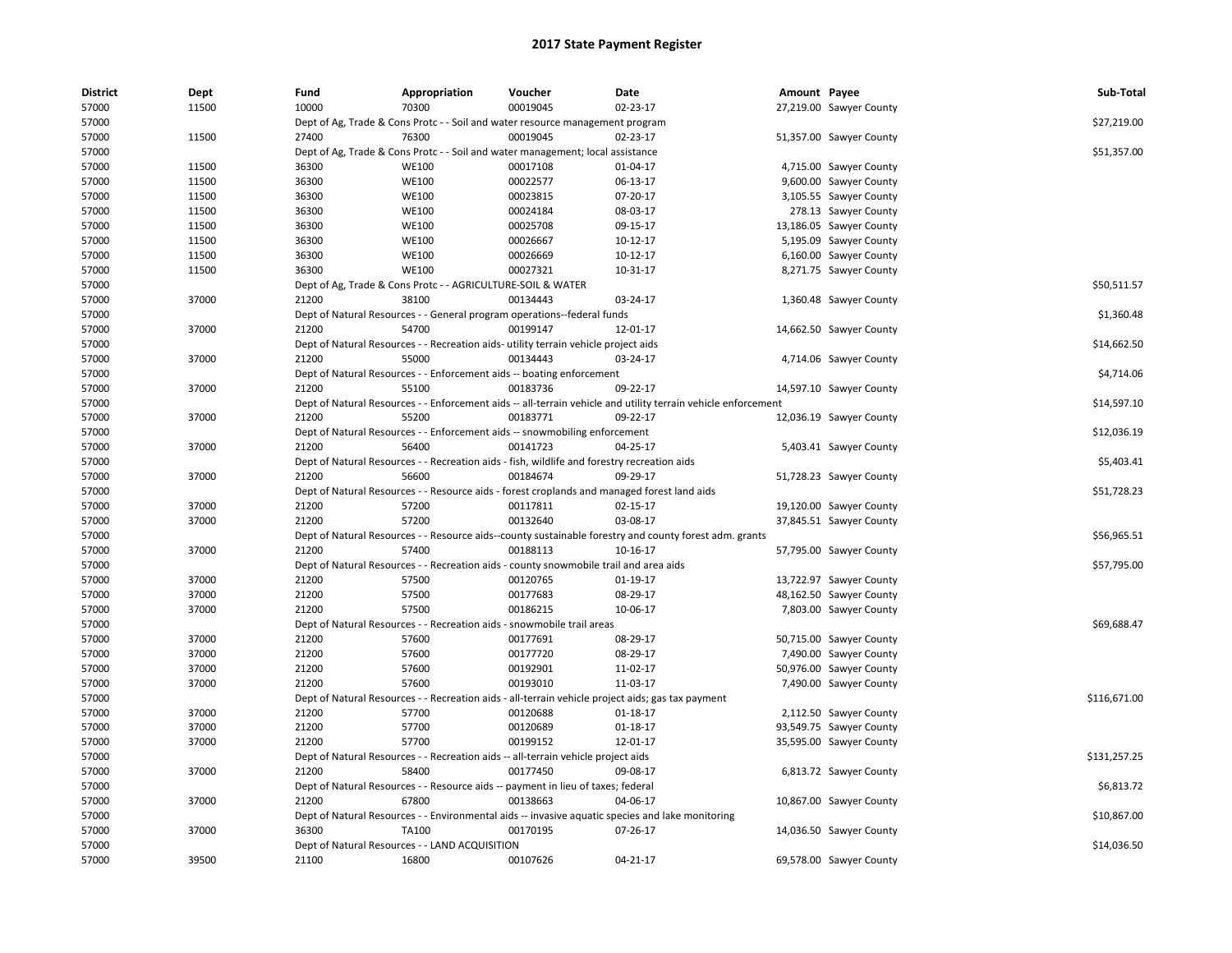| <b>District</b> | Dept  | Fund                          | Appropriation                                                   | Voucher                                                                          | <b>Date</b>                                                                                             | Amount Payee |                          | Sub-Total      |
|-----------------|-------|-------------------------------|-----------------------------------------------------------------|----------------------------------------------------------------------------------|---------------------------------------------------------------------------------------------------------|--------------|--------------------------|----------------|
| 57000           |       |                               |                                                                 | WI Dept of Transportation - - Elderly and disabled county aids, state funds      |                                                                                                         |              |                          | \$69,578.00    |
| 57000           | 39500 | 21100                         | 17400                                                           | 00180696                                                                         | 10-19-17                                                                                                |              | 13,405.14 Sawyer County  |                |
| 57000           |       |                               | WI Dept of Transportation - - Disaster damage aids, state funds |                                                                                  |                                                                                                         |              |                          | \$13,405.14    |
| 57000           | 39500 | 21100                         | 19000                                                           | 00065453                                                                         | 01-03-17                                                                                                |              | 182,308.24 Sawyer County |                |
| 57000           | 39500 | 21100                         | 19000                                                           | 00134002                                                                         | 07-03-17                                                                                                |              | 364,616.48 Sawyer County |                |
| 57000           | 39500 | 21100                         | 19000                                                           | 00169268                                                                         | 10-02-17                                                                                                |              | 182,308.26 Sawyer County |                |
| 57000           |       |                               |                                                                 | WI Dept of Transportation - - Transportation aids to counties, state funds       |                                                                                                         |              |                          | \$729,232.98   |
| 57000           | 39500 | 21100                         | 22600                                                           | 00152057                                                                         | 08-08-17                                                                                                |              | 295.16 Sawyer County     |                |
| 57000           |       |                               |                                                                 | WI Dept of Transportation - - Transportation alternatives program, local funds   |                                                                                                         |              |                          | \$295.16       |
| 57000           | 39500 | 21100                         | 27800                                                           | 00200801                                                                         | 12-13-17                                                                                                |              | 4,726.65 Sawyer County   |                |
| 57000           |       |                               |                                                                 | WI Dept of Transportation - - Local roads improvement program, state funds       |                                                                                                         |              |                          | \$4,726.65     |
| 57000           | 39500 | 21100                         | 36300                                                           | 00143759                                                                         | 07-19-17                                                                                                | 56.00        | Sawyer County            |                |
| 57000           | 39500 | 21100                         | 36300                                                           | 00120484                                                                         | 05-23-17                                                                                                |              | 60.00 Sawyer County      |                |
| 57000           | 39500 | 21100                         | 36300                                                           | 00178285                                                                         | 10-12-17                                                                                                |              | 48.00 Sawyer County      |                |
| 57000           | 39500 | 21100                         | 36300                                                           | 00199465                                                                         | 12-08-17                                                                                                |              | 25.00 Sawyer County      |                |
| 57000           |       |                               |                                                                 | WI Dept of Transportation - - State highway rehabilitation, state funds          |                                                                                                         |              |                          | \$189.00       |
| 57000           | 39500 | 21100                         | 96100                                                           | 00160789                                                                         | 09-07-17                                                                                                |              | 7,613.53 Sawyer County   |                |
| 57000           |       |                               |                                                                 |                                                                                  | WI Dept of Transportation - - Highways, bridges and local transportation assistance clearing account    |              |                          | \$7,613.53     |
| 57000           | 39500 | 21100                         | 36800                                                           | 00073331                                                                         | 01-12-17                                                                                                |              | 65,321.49 Sawyer County  |                |
| 57000           | 39500 | 21100                         | 36800                                                           | 00096373                                                                         | 03-20-17                                                                                                |              | 145,171.97 Sawyer County |                |
| 57000           | 39500 | 21100                         | 36800                                                           | 00083562                                                                         | 02-07-17                                                                                                |              | 272,486.13 Sawyer County |                |
| 57000           | 39500 | 21100                         | 36800                                                           | 00094688                                                                         | 03-14-17                                                                                                |              | 14,081.53 Sawyer County  |                |
| 57000           | 39500 | 21100                         | 36800                                                           | 00105486                                                                         | 04-13-17                                                                                                |              | 102,512.03 Sawyer County |                |
| 57000           | 39500 | 21100                         | 36800                                                           | 00114069                                                                         | 05-08-17                                                                                                |              | 130,097.23 Sawyer County |                |
| 57000           | 39500 | 21100                         | 36800                                                           | 00127878                                                                         | 06-13-17                                                                                                |              | 129,319.20 Sawyer County |                |
| 57000           | 39500 | 21100                         | 36800                                                           | 00150403                                                                         | 08-03-17                                                                                                |              | 94,259.41 Sawyer County  |                |
| 57000           | 39500 | 21100                         | 36800                                                           | 00156382                                                                         | 08-18-17                                                                                                |              | 268,229.19 Sawyer County |                |
| 57000           | 39500 | 21100                         | 36800                                                           | 00158673                                                                         | 08-28-17                                                                                                |              | 42,835.81 Sawyer County  |                |
| 57000           | 39500 | 21100                         | 36800                                                           | 00159170                                                                         | 08-29-17                                                                                                |              | 3,416.84 Sawyer County   |                |
| 57000           | 39500 | 21100                         | 36800                                                           | 00166812                                                                         | 09-19-17                                                                                                |              | 86,649.55 Sawyer County  |                |
|                 |       |                               |                                                                 |                                                                                  |                                                                                                         |              |                          |                |
| 57000           | 39500 | 21100                         | 36800                                                           | 00178571                                                                         | 10-13-17                                                                                                |              | 54,386.93 Sawyer County  |                |
| 57000           | 39500 | 21100                         | 36800                                                           | 00190608                                                                         | 11-09-17                                                                                                |              | 40,277.67 Sawyer County  |                |
| 57000           |       |                               |                                                                 | WI Dept of Transportation - - Routine maintenance activities, state funds        |                                                                                                         |              |                          | \$1,449,044.98 |
| 57000           | 39500 | 21100                         | 22700                                                           | 00152057                                                                         | 08-08-17                                                                                                |              | 1,180.63 Sawyer County   |                |
| 57000           |       |                               |                                                                 | WI Dept of Transportation - - Transportation alternatives program, federal funds |                                                                                                         |              |                          | \$1,180.63     |
| 57000           | 41000 | 10000                         | 11600                                                           | 00168020                                                                         | 11-07-17                                                                                                |              | 15,867.62 Sawyer County  |                |
| 57000           |       |                               |                                                                 |                                                                                  | Department of Corrections - - Reimbursing counties for probation, extended supervision and parole holds |              |                          | \$15,867.62    |
| 57000           | 43500 | 10000                         | 14900                                                           | 00156792                                                                         | 09-29-17                                                                                                |              | 1,288.68 Sawyer County   |                |
| 57000           | 43500 | 10000                         | 14900                                                           | 00163511                                                                         | 11-03-17                                                                                                |              | 220.00 Sawyer County     |                |
| 57000           | 43500 | 10000                         | 14900                                                           | 00163613                                                                         | 10-23-17                                                                                                |              | 942.00 Sawyer County     |                |
| 57000           |       | Department of Health Services |                                                                 | - Federal project operations                                                     |                                                                                                         |              |                          | \$2,450.68     |
| 57000           | 43500 | 10000                         | 00000                                                           | 90708                                                                            | $01-02-17$                                                                                              |              | 5,745.00 Sawyer County   |                |
| 57000           | 43500 | 10000                         | 00000                                                           | 90710                                                                            | 02-01-17                                                                                                |              | 9,123.00 Sawyer County   |                |
| 57000           | 43500 | 10000                         | 00000                                                           | 90711                                                                            | 03-01-17                                                                                                | 18,137.00    | Sawyer County            |                |
| 57000           | 43500 | 10000                         | 00000                                                           | 90715                                                                            | 05-01-17                                                                                                |              | 29,823.00 Sawyer County  |                |
| 57000           | 43500 | 10000                         | 00000                                                           | 90716                                                                            | 06-01-17                                                                                                |              | 46,156.00 Sawyer County  |                |
| 57000           | 43500 | 10000                         | 00000                                                           | 90800                                                                            | 07-01-17                                                                                                |              | 35,223.00 Sawyer County  |                |
| 57000           | 43500 | 10000                         | 00000                                                           | 90801                                                                            | 08-01-17                                                                                                |              | 535,924.00 Sawyer County |                |
| 57000           | 43500 | 10000                         | 00000                                                           | 90802                                                                            | 09-01-17                                                                                                | 98,904.00    | Sawyer County            |                |
| 57000           | 43500 | 10000                         | 00000                                                           | 90805                                                                            | $10-02-17$                                                                                              |              | 47,751.00 Sawyer County  |                |
| 57000           | 43500 | 10000                         | 00000                                                           | 90806                                                                            | 11-01-17                                                                                                |              | 15,221.00 Sawyer County  |                |
| 57000           | 43500 | 10000                         | 00000                                                           | 90807                                                                            | 12-01-17                                                                                                |              | 39,933.00 Sawyer County  |                |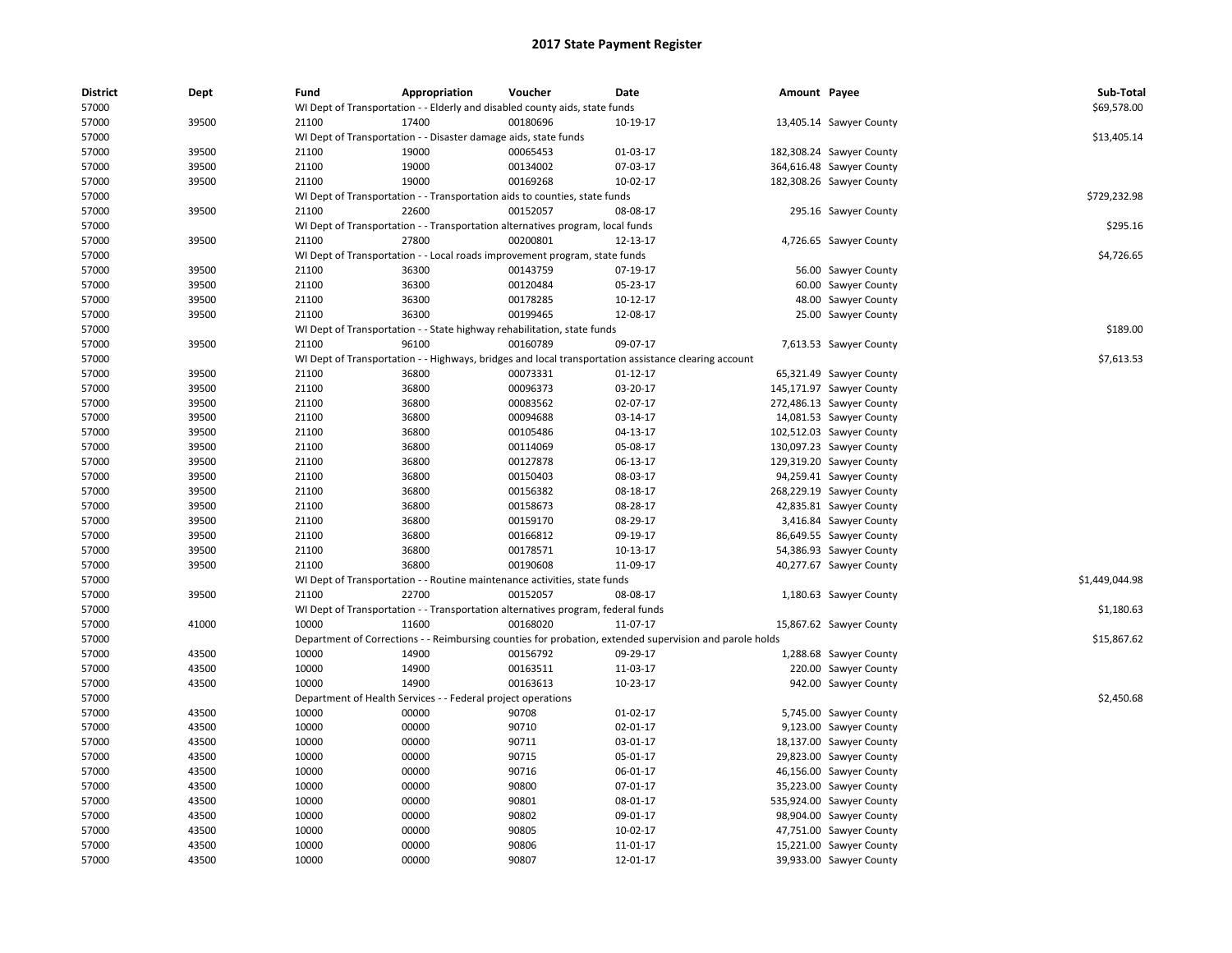| <b>District</b> | Dept  | Fund                         | Appropriation                                                      | Voucher                                                                                   | Date                                                                                               | Amount Payee |                         | Sub-Total    |
|-----------------|-------|------------------------------|--------------------------------------------------------------------|-------------------------------------------------------------------------------------------|----------------------------------------------------------------------------------------------------|--------------|-------------------------|--------------|
| 57000           | 43500 | 10000                        | 00000                                                              | 90713                                                                                     | 04-01-17                                                                                           |              | 25,871.00 Sawyer County |              |
| 57000           | 43500 | 10000                        | 00000                                                              | 90714                                                                                     | 04-03-17                                                                                           |              | 12,975.00 Sawyer County |              |
| 57000           |       |                              | Department of Health Services - - State/Federal Aids               |                                                                                           |                                                                                                    |              |                         | \$920,786.00 |
| 57000           | 43500 | 00005                        | 16300                                                              | 01LGS                                                                                     | 11-17-17                                                                                           |              | 65,320.75 Sawyer County |              |
| 57000           |       |                              | Department of Health Services - - Guardianship grant program       |                                                                                           |                                                                                                    |              |                         | \$65,320.75  |
| 57000           | 45500 | 10000                        | 22100                                                              | 00035955                                                                                  | 10-13-17                                                                                           |              | 2,360.00 Sawyer County  |              |
| 57000           |       |                              |                                                                    | Department of Justice - - Crime laboratories; deoxyribonucleic acid analysis              |                                                                                                    |              |                         | \$2,360.00   |
| 57000           | 45500 | 10000                        | 23100                                                              | 00039546                                                                                  | 12-21-17                                                                                           |              | 5,920.00 Sawyer County  |              |
| 57000           |       |                              |                                                                    | Department of Justice - - Law enforcement training fund, local assistance                 |                                                                                                    |              |                         | \$5,920.00   |
| 57000           | 45500 | 10000                        | 26300                                                              | 00022038                                                                                  | $01 - 12 - 17$                                                                                     |              | 58,508.00 Sawyer County |              |
| 57000           |       |                              | Department of Justice - - County-tribal programs, local assistance |                                                                                           |                                                                                                    |              |                         | \$58,508.00  |
| 57000           | 45500 | 10000                        | 53200                                                              | 00024990                                                                                  | 03-03-17                                                                                           |              | 3,815.18 Sawyer County  |              |
| 57000           | 45500 | 10000                        | 53200                                                              | 00031735                                                                                  | 07-20-17                                                                                           |              | 8,717.81 Sawyer County  |              |
| 57000           |       |                              |                                                                    | Department of Justice - - Crime victim and witness assistance surcharge, general services |                                                                                                    |              |                         | \$12,532.99  |
| 57000           | 46500 | 10000                        | 30500                                                              | 00025664                                                                                  | 05-04-17                                                                                           |              | 475.23 Sawyer County    |              |
| 57000           | 46500 | 10000                        | 30500                                                              | 00035819                                                                                  | 12-20-17                                                                                           |              | 3,253.56 Sawyer County  |              |
| 57000           |       |                              |                                                                    |                                                                                           | Department of Military Affairs - - Disaster recovery aid; public health emergency quarantine costs |              |                         | \$3,728.79   |
| 57000           | 46500 | 10000                        | 30800                                                              | 00031929                                                                                  | 09-21-17                                                                                           |              | 7,082.13 Sawyer County  |              |
| 57000           |       |                              | Department of Military Affairs - - Emergency response equipment    |                                                                                           |                                                                                                    |              |                         | \$7,082.13   |
| 57000           | 46500 | 10000                        | 33700                                                              | 00027712                                                                                  | 06-21-17                                                                                           |              | 2,989.33 Sawyer County  |              |
| 57000           |       |                              |                                                                    |                                                                                           | Department of Military Affairs - - Division of emergency management; emergency planning grants     |              |                         | \$2,989.33   |
| 57000           | 46500 | 10000                        | 34200                                                              | 00025664                                                                                  | 05-04-17                                                                                           |              | 2,851.39 Sawyer County  |              |
| 57000           | 46500 | 10000                        | 34200                                                              | 00030753                                                                                  | 08-23-17                                                                                           |              | 18,932.12 Sawyer County |              |
| 57000           | 46500 | 10000                        | 34200                                                              | 00035819                                                                                  | 12-20-17                                                                                           |              | 19,521.36 Sawyer County |              |
| 57000           |       |                              | Department of Military Affairs - - Federal aid, local assistance   |                                                                                           |                                                                                                    |              |                         | \$41,304.87  |
| 57000           | 48500 | 15200                        | 12700                                                              | 00024222                                                                                  | 01-24-17                                                                                           |              | 570.58 Sawyer County    |              |
| 57000           | 48500 | 15200                        | 12700                                                              | 00031976                                                                                  | 06-29-17                                                                                           |              | 189.63 Sawyer County    |              |
| 57000           |       |                              | Department of Veterans Affairs - - Grants to counties              |                                                                                           |                                                                                                    |              |                         | \$760.21     |
| 57000           | 48500 | 58200                        | 26700                                                              | 00024222                                                                                  | 01-24-17                                                                                           |              | 2,567.64 Sawyer County  |              |
| 57000           | 48500 | 58200                        | 26700                                                              | 00031976                                                                                  | 06-29-17                                                                                           |              | 853.34 Sawyer County    |              |
| 57000           |       |                              | Department of Veterans Affairs - - County grants                   |                                                                                           |                                                                                                    |              |                         | \$3,420.98   |
| 57000           | 48500 | 58200                        | 28000                                                              | 00037723                                                                                  | 10-25-17                                                                                           |              | 12,787.35 Sawyer County |              |
| 57000           |       |                              | Department of Veterans Affairs - - Transportation payment          |                                                                                           |                                                                                                    |              |                         | \$12,787.35  |
| 57000           | 48500 | 58300                        | 37000                                                              | 00024222                                                                                  | 01-24-17                                                                                           |              | 2,567.64 Sawyer County  |              |
| 57000           | 48500 | 58300                        | 37000                                                              | 00031976                                                                                  | 06-29-17                                                                                           |              | 853.34 Sawyer County    |              |
| 57000           |       |                              | Department of Veterans Affairs - - County grants                   |                                                                                           |                                                                                                    |              |                         | \$3,420.98   |
| 57000           | 50500 | 10000                        | 14200                                                              | 00053541                                                                                  | 06-30-17                                                                                           |              | 84,937.50 Sawyer County |              |
| 57000           |       |                              | Department of Administration - - Federal aid                       |                                                                                           |                                                                                                    |              |                         | \$84,937.50  |
| 57000           | 50500 | 10000                        | 15500                                                              | 00040183                                                                                  | 01-18-17                                                                                           |              | 4,205.60 Sawyer County  |              |
| 57000           | 50500 | 10000                        | 15500                                                              | 00043763                                                                                  | 03-01-17                                                                                           |              | 2,872.15 Sawyer County  |              |
| 57000           | 50500 | 10000                        | 15500                                                              | 00046146                                                                                  | 03-29-17                                                                                           |              | 3,778.60 Sawyer County  |              |
| 57000           | 50500 | 10000                        | 15500                                                              | 00048903                                                                                  | 05-01-17                                                                                           |              | 4,533.74 Sawyer County  |              |
| 57000           | 50500 | 10000                        | 15500                                                              | 00050396                                                                                  | 05-16-17                                                                                           |              | 4,102.56 Sawyer County  |              |
| 57000           | 50500 | 10000                        | 15500                                                              | 00054258                                                                                  | 06-29-17                                                                                           |              | 1,101.85 Sawyer County  |              |
| 57000           | 50500 | 10000                        | 15500                                                              | 00056707                                                                                  | 07-31-17                                                                                           |              | 1,003.96 Sawyer County  |              |
| 57000           | 50500 | 10000                        | 15500                                                              | 00058923                                                                                  | 08-29-17                                                                                           |              | 1,087.29 Sawyer County  |              |
| 57000           | 50500 | 10000                        | 15500                                                              | 00061487                                                                                  | 09-29-17                                                                                           |              | 769.59 Sawyer County    |              |
| 57000           | 50500 | 10000                        | 15500                                                              | 00066451                                                                                  | 11-29-17                                                                                           |              | 4,141.91 Sawyer County  |              |
| 57000           | 50500 | 10000                        | 15500                                                              | 00068701                                                                                  | 12-29-17                                                                                           |              | 4,185.28 Sawyer County  |              |
| 57000           |       | Department of Administration |                                                                    | - Federal aid; local assistance                                                           |                                                                                                    |              |                         | \$31,782.53  |
| 57000           | 50500 | 23500                        | 37100                                                              | 00040183                                                                                  | $01-18-17$                                                                                         |              | 4,494.63 Sawyer County  |              |
| 57000           | 50500 | 23500                        | 37100                                                              | 00043763                                                                                  | 03-01-17                                                                                           |              | 2,538.17 Sawyer County  |              |
|                 |       |                              |                                                                    |                                                                                           |                                                                                                    |              |                         |              |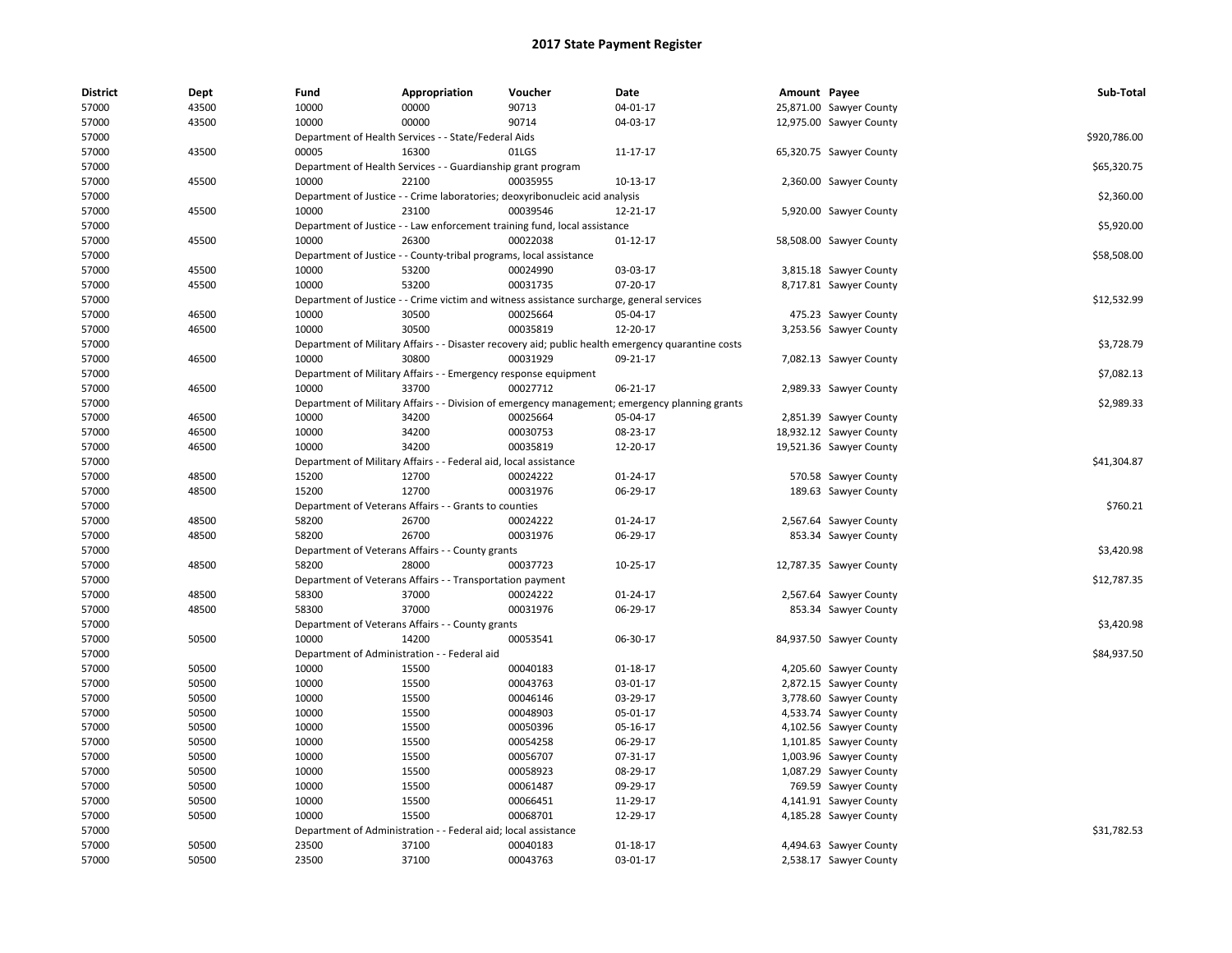| <b>District</b> | Dept  | Fund                                  | Appropriation                                                                    | Voucher  | Date           | Amount Payee |                            | Sub-Total      |
|-----------------|-------|---------------------------------------|----------------------------------------------------------------------------------|----------|----------------|--------------|----------------------------|----------------|
| 57000           | 50500 | 23500                                 | 37100                                                                            | 00046146 | 03-29-17       |              | 2,799.74 Sawyer County     |                |
| 57000           | 50500 | 23500                                 | 37100                                                                            | 00048903 | 05-01-17       |              | 2,195.04 Sawyer County     |                |
| 57000           | 50500 | 23500                                 | 37100                                                                            | 00050396 | 05-16-17       |              | 488.38 Sawyer County       |                |
| 57000           | 50500 | 23500                                 | 37100                                                                            | 00060311 | 09-15-17       |              | 1,667.95 Sawyer County     |                |
| 57000           | 50500 | 23500                                 | 37100                                                                            | 00061487 | 09-29-17       |              | 1,812.43 Sawyer County     |                |
| 57000           | 50500 | 23500                                 | 37100                                                                            | 00063986 | 10-31-17       |              | 106.62 Sawyer County       |                |
| 57000           | 50500 | 23500                                 | 37100                                                                            | 00066451 | 11-29-17       |              | 5,323.77 Sawyer County     |                |
| 57000           | 50500 | 23500                                 | 37100                                                                            | 00068701 | 12-29-17       |              | 2,407.54 Sawyer County     |                |
| 57000           |       |                                       | Department of Administration - - Low-income assistance grants                    |          |                |              |                            | \$23,834.27    |
| 57000           | 50500 | 26900                                 | 16600                                                                            | 00041196 | 02-08-17       |              | 1,000.00 Sawyer County     |                |
| 57000           | 50500 | 26900                                 | 16600                                                                            | 00042879 | 02-21-17       |              | 57,288.00 Sawyer County    |                |
| 57000           | 50500 | 26900                                 | 16600                                                                            | 00050992 | 06-01-17       |              | 25,000.00 Sawyer County    |                |
| 57000           | 50500 | 26900                                 | 16600                                                                            | 00062614 | 10-18-17       |              | 25,000.00 Sawyer County    |                |
| 57000           |       | Department of Administration - - Land |                                                                                  |          |                |              |                            | \$108,288.00   |
| 57000           | 51000 | 10000                                 | 12000                                                                            | 00000296 | 02-03-17       |              | 6,352.41 Sawyer County     |                |
| 57000           |       | Elections Commission - - Recount fees |                                                                                  |          |                |              |                            | \$6,352.41     |
| 57000           | 83500 | 10000                                 | 10500                                                                            | 00021710 | 07-24-17       |              | 3,806.46 Sawyer County     |                |
| 57000           |       |                                       | Shared Revenue and Tax Relief - - County and municipal aid account               |          |                |              |                            | \$3,806.46     |
| 57000           | 83500 | 10000                                 | 10900                                                                            | 00017371 | 07-24-17       |              | 4,415.00 Sawyer County     |                |
| 57000           |       |                                       | Shared Revenue and Tax Relief - - State aid; tax exempt property                 |          |                |              |                            | \$4,415.00     |
| 57000           | 83500 | 10000                                 | 11000                                                                            | 00021710 | $07 - 24 - 17$ |              | 32,096.92 Sawyer County    |                |
| 57000           | 83500 | 10000                                 | 11000                                                                            | 00024734 | 11-20-17       |              | 145,304.56 Sawyer County   |                |
| 57000           |       |                                       | Shared Revenue and Tax Relief - - Public utility distribution account            |          |                |              |                            | \$177,401.48   |
| 57000           | 83500 | 10000                                 | 30200                                                                            | 00020173 | 07-24-17       |              | 714,814.21 Sawyer County   |                |
| 57000           | 83500 | 10000                                 | 30200                                                                            | 00022218 | 07-24-17       |              | 4,099,289.53 Sawyer County |                |
| 57000           |       |                                       | Shared Revenue and Tax Relief - - School levy tax credit and first dollar credit |          |                |              |                            | \$4,814,103.74 |
| 57000           | 83500 | 52100                                 | 36300                                                                            | 00016223 | 03-27-17       |              | 418,490.92 Sawyer County   |                |
| 57000           |       |                                       | Shared Revenue and Tax Relief - - Lottery and gaming credit                      |          |                |              |                            | \$418,490.92   |
| 57000 Total     |       |                                       |                                                                                  |          |                |              |                            | \$9.805.603.05 |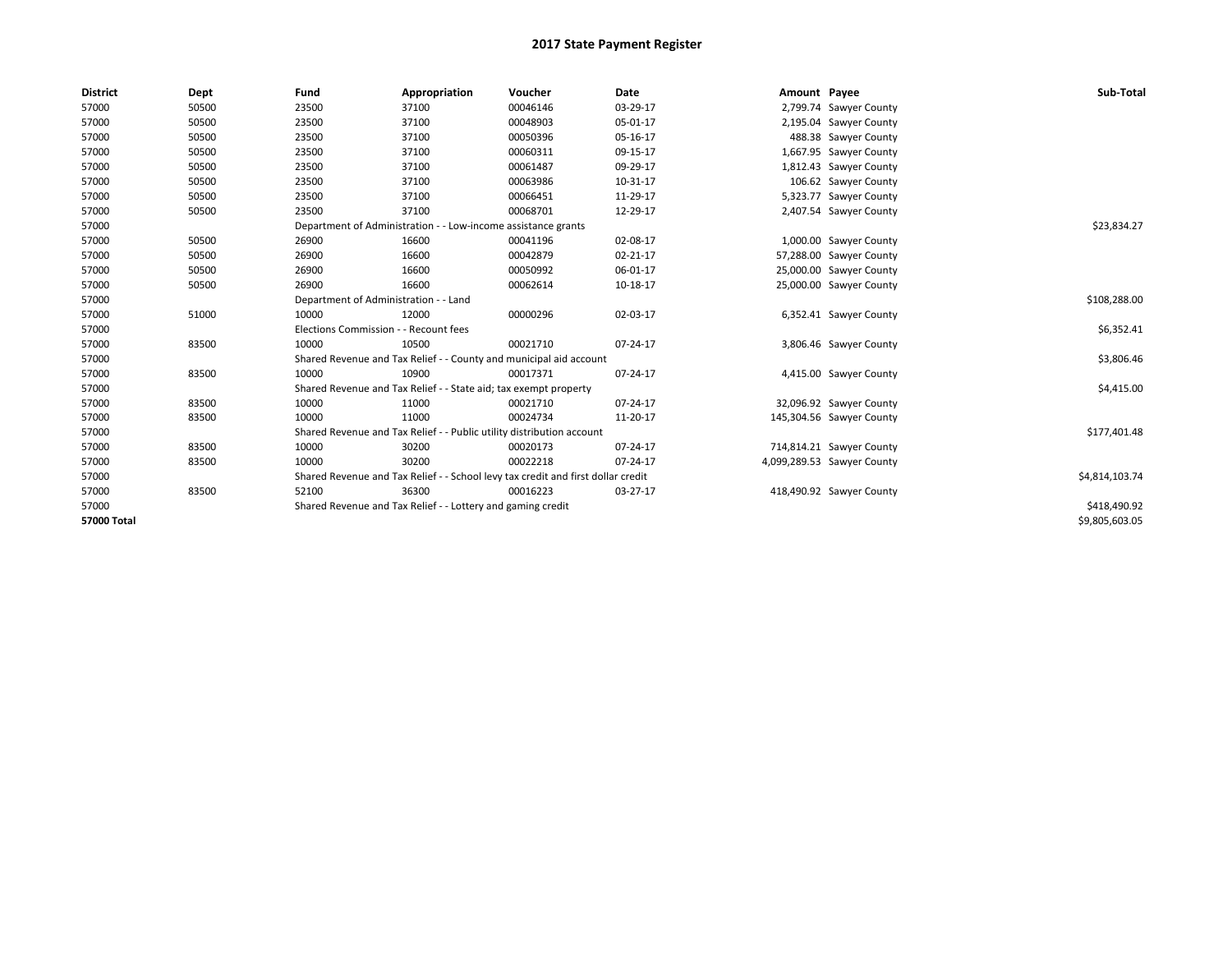| <b>District</b>    | Dept  | Fund                                                                  | Appropriation                                                                      | Voucher  | Date                                                                                                         | Amount Payee |                             | Sub-Total    |
|--------------------|-------|-----------------------------------------------------------------------|------------------------------------------------------------------------------------|----------|--------------------------------------------------------------------------------------------------------------|--------------|-----------------------------|--------------|
| 57002              | 16500 | 10000                                                                 | 22500                                                                              | 00011871 | 06-26-17                                                                                                     |              | 11,103.41 Town Of Bass Lake |              |
| 57002              |       |                                                                       | Dept of Safety & Prof Services - - Fire dues distribution                          |          |                                                                                                              |              |                             | \$11,103.41  |
| 57002              | 37000 | 10000                                                                 | 50300                                                                              | 00143386 | 04-21-17                                                                                                     |              | 93.06 Town Of Bass Lake     |              |
| 57002              |       |                                                                       | Dept of Natural Resources - - Aids in lieu of taxes - general fund                 |          |                                                                                                              |              |                             | \$93.06      |
| 57002              | 37000 | 21200                                                                 | 16600                                                                              | 00158012 | 06-19-17                                                                                                     |              | 592.83 Town Of Bass Lake    |              |
| 57002              |       |                                                                       | Dept of Natural Resources - - General program operations - state funds; forestry   |          |                                                                                                              |              |                             | \$592.83     |
| 57002              | 37000 | 21200                                                                 | 57100                                                                              | 00158012 | 06-19-17                                                                                                     |              | 427.79 Town Of Bass Lake    |              |
| 57002              |       |                                                                       |                                                                                    |          | Dept of Natural Resources - - Resource aids -- county forests, forest croplands and managed forest land aids |              |                             | \$427.79     |
| 57002              | 37000 | 21200                                                                 | 57900                                                                              | 00143385 | 04-21-17                                                                                                     |              | 187.08 Town Of Bass Lake    |              |
| 57002              | 37000 | 21200                                                                 | 57900                                                                              | 00143387 | 04-21-17                                                                                                     |              | 12.72 Town Of Bass Lake     |              |
| 57002              | 37000 | 21200                                                                 | 57900                                                                              | 00143388 | 04-21-17                                                                                                     |              | 377.34 Town Of Bass Lake    |              |
| 57002              |       |                                                                       | Dept of Natural Resources - - Aids in lieu of taxes - sum sufficient               |          |                                                                                                              |              |                             | \$577.14     |
| 57002              | 37000 | 21200                                                                 | 58900                                                                              | 00158012 | 06-19-17                                                                                                     |              | 2,727.02 Town Of Bass Lake  |              |
| 57002              |       |                                                                       | Dept of Natural Resources - - Resource aids - distribution of closed acreage fees. |          |                                                                                                              |              |                             | \$2,727.02   |
| 57002              | 37000 | 27400                                                                 | 67000                                                                              | 00154911 | 06-01-17                                                                                                     |              | 8,841.30 Town Of Bass Lake  |              |
| 57002              |       |                                                                       | Dept of Natural Resources - - Financial assistance for responsible units           |          |                                                                                                              |              |                             | \$8,841.30   |
| 57002              | 39500 | 21100                                                                 | 19100                                                                              | 00066912 | 01-03-17                                                                                                     |              | 46,632.85 Town Of Bass Lake |              |
| 57002              | 39500 | 21100                                                                 | 19100                                                                              | 00098035 | 04-03-17                                                                                                     |              | 46,632.85 Town Of Bass Lake |              |
| 57002              | 39500 | 21100                                                                 | 19100                                                                              | 00135461 | 07-03-17                                                                                                     |              | 46,632.85 Town Of Bass Lake |              |
| 57002              | 39500 | 21100                                                                 | 19100                                                                              | 00170727 | 10-02-17                                                                                                     |              | 46,632.87 Town Of Bass Lake |              |
| 57002              |       |                                                                       | WI Dept of Transportation - - Transportation aids to municipalities, state funds   |          |                                                                                                              |              |                             | \$186,531.42 |
| 57002              | 50500 | 10000                                                                 | 17400                                                                              | 00047485 | 04-28-17                                                                                                     |              | 15,716.00 Town Of Bass Lake |              |
| 57002              |       |                                                                       |                                                                                    |          | Department of Administration - - High-voltage transmission line annual impact fee distributions              |              |                             | \$15,716.00  |
| 57002              | 83500 | 10000                                                                 | 10500                                                                              | 00021689 | 07-24-17                                                                                                     |              | 3.588.45 Town Of Bass Lake  |              |
| 57002              | 83500 | 10000                                                                 | 10500                                                                              | 00024713 | 11-20-17                                                                                                     |              | 20,334.52 Town Of Bass Lake |              |
| 57002              |       |                                                                       | Shared Revenue and Tax Relief - - County and municipal aid account                 |          |                                                                                                              |              |                             | \$23,922.97  |
| 57002              | 83500 | 10000                                                                 | 10900                                                                              | 00018738 | 07-24-17                                                                                                     |              | 4.00 Town Of Bass Lake      |              |
| 57002              |       |                                                                       | Shared Revenue and Tax Relief - - State aid; tax exempt property                   |          |                                                                                                              |              |                             | \$4.00       |
| 57002              | 83500 | 10000                                                                 | 11000                                                                              | 00021689 | 07-24-17                                                                                                     |              | 8,490.22 Town Of Bass Lake  |              |
| 57002              | 83500 | 10000                                                                 | 11000                                                                              | 00024713 | 11-20-17                                                                                                     |              | 51,204.21 Town Of Bass Lake |              |
| 57002              |       | Shared Revenue and Tax Relief - - Public utility distribution account |                                                                                    |          |                                                                                                              |              |                             | \$59,694.43  |
| <b>57002 Total</b> |       |                                                                       |                                                                                    |          |                                                                                                              |              |                             | \$310,231.37 |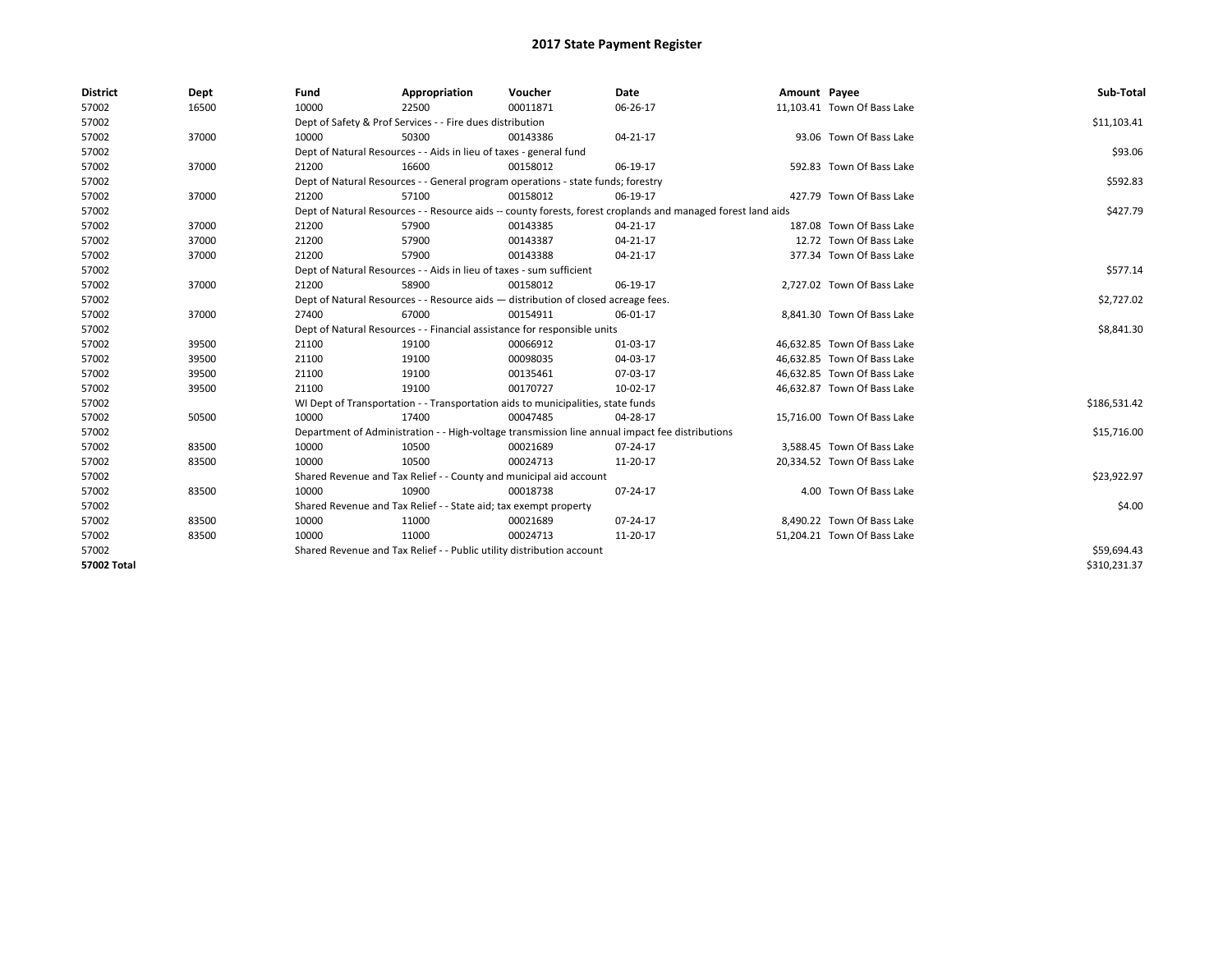| <b>District</b>    | Dept  | Fund  | Appropriation                                                                      | Voucher  | Date                                                                                                         | Amount Payee |                            | Sub-Total    |
|--------------------|-------|-------|------------------------------------------------------------------------------------|----------|--------------------------------------------------------------------------------------------------------------|--------------|----------------------------|--------------|
| 57004              | 16500 | 10000 | 22500                                                                              | 00011872 | 06-26-17                                                                                                     |              | 653.39 Town Of Couderay    |              |
| 57004              |       |       | Dept of Safety & Prof Services - - Fire dues distribution                          |          |                                                                                                              |              |                            | \$653.39     |
| 57004              | 37000 | 10000 | 50300                                                                              | 00126344 | 02-06-17                                                                                                     |              | 137.00 Town Of Couderay    |              |
| 57004              | 37000 | 10000 | 50300                                                                              | 00144097 | 04-21-17                                                                                                     |              | 84.80 Town Of Couderay     |              |
| 57004              | 37000 | 10000 | 50300                                                                              | 00144099 | 04-21-17                                                                                                     |              | 211.36 Town Of Couderay    |              |
| 57004              |       |       | Dept of Natural Resources - - Aids in lieu of taxes - general fund                 |          |                                                                                                              |              |                            | \$433.16     |
| 57004              | 37000 | 21200 | 16600                                                                              | 00158013 | 06-19-17                                                                                                     |              | 1,784.05 Town Of Couderay  |              |
| 57004              |       |       | Dept of Natural Resources - - General program operations - state funds; forestry   |          |                                                                                                              |              |                            | \$1,784.05   |
| 57004              | 37000 | 21200 | 57100                                                                              | 00158013 | 06-19-17                                                                                                     |              | 3,178.13 Town Of Couderay  |              |
| 57004              |       |       |                                                                                    |          | Dept of Natural Resources - - Resource aids -- county forests, forest croplands and managed forest land aids |              |                            | \$3,178.13   |
| 57004              | 37000 | 21200 | 57900                                                                              | 00144096 | $04 - 21 - 17$                                                                                               |              | 8.17 Town Of Couderay      |              |
| 57004              | 37000 | 21200 | 57900                                                                              | 00144098 | 04-21-17                                                                                                     |              | 252.77 Town Of Couderay    |              |
| 57004              |       |       | Dept of Natural Resources - - Aids in lieu of taxes - sum sufficient               |          |                                                                                                              |              |                            | \$260.94     |
| 57004              | 37000 | 21200 | 58900                                                                              | 00158013 | 06-19-17                                                                                                     |              | 8,206.63 Town Of Couderay  |              |
| 57004              |       |       | Dept of Natural Resources - - Resource aids - distribution of closed acreage fees. |          |                                                                                                              |              |                            | \$8,206.63   |
| 57004              | 37000 | 27400 | 67000                                                                              | 00154455 | 06-01-17                                                                                                     |              | 1,359.71 Town Of Couderay  |              |
| 57004              |       |       | Dept of Natural Resources - - Financial assistance for responsible units           |          |                                                                                                              |              |                            | \$1,359.71   |
| 57004              | 37000 | 27400 | 67300                                                                              | 00154455 | 06-01-17                                                                                                     |              | 102.03 Town Of Couderay    |              |
| 57004              |       |       | Dept of Natural Resources - - Recycling consolidation grants                       |          |                                                                                                              |              |                            | \$102.03     |
| 57004              | 39500 | 21100 | 19100                                                                              | 00066913 | 01-03-17                                                                                                     |              | 24,210.99 Town Of Couderay |              |
| 57004              | 39500 | 21100 | 19100                                                                              | 00098036 | 04-03-17                                                                                                     |              | 24,210.99 Town Of Couderay |              |
| 57004              | 39500 | 21100 | 19100                                                                              | 00135462 | 07-03-17                                                                                                     |              | 24,210.99 Town Of Couderay |              |
| 57004              | 39500 | 21100 | 19100                                                                              | 00170728 | 10-02-17                                                                                                     |              | 24,210.99 Town Of Couderay |              |
| 57004              |       |       | WI Dept of Transportation - - Transportation aids to municipalities, state funds   |          |                                                                                                              |              |                            | \$96,843.96  |
| 57004              | 50500 | 10000 | 17400                                                                              | 00047486 | 04-28-17                                                                                                     |              | 21,511.00 Town Of Couderay |              |
| 57004              |       |       |                                                                                    |          | Department of Administration - - High-voltage transmission line annual impact fee distributions              |              |                            | \$21,511.00  |
| 57004              | 83500 | 10000 | 10500                                                                              | 00021690 | 07-24-17                                                                                                     |              | 3,237.72 Town Of Couderay  |              |
| 57004              | 83500 | 10000 | 10500                                                                              | 00024714 | 11-20-17                                                                                                     |              | 18,347.09 Town Of Couderay |              |
| 57004              |       |       | Shared Revenue and Tax Relief - - County and municipal aid account                 |          |                                                                                                              |              |                            | \$21,584.81  |
| 57004              | 83500 | 10000 | 10900                                                                              | 00018739 | 07-24-17                                                                                                     |              | 1.00 Town Of Couderay      |              |
| 57004              |       |       | Shared Revenue and Tax Relief - - State aid; tax exempt property                   |          |                                                                                                              |              |                            | \$1.00       |
| <b>57004 Total</b> |       |       |                                                                                    |          |                                                                                                              |              |                            | \$155,918.81 |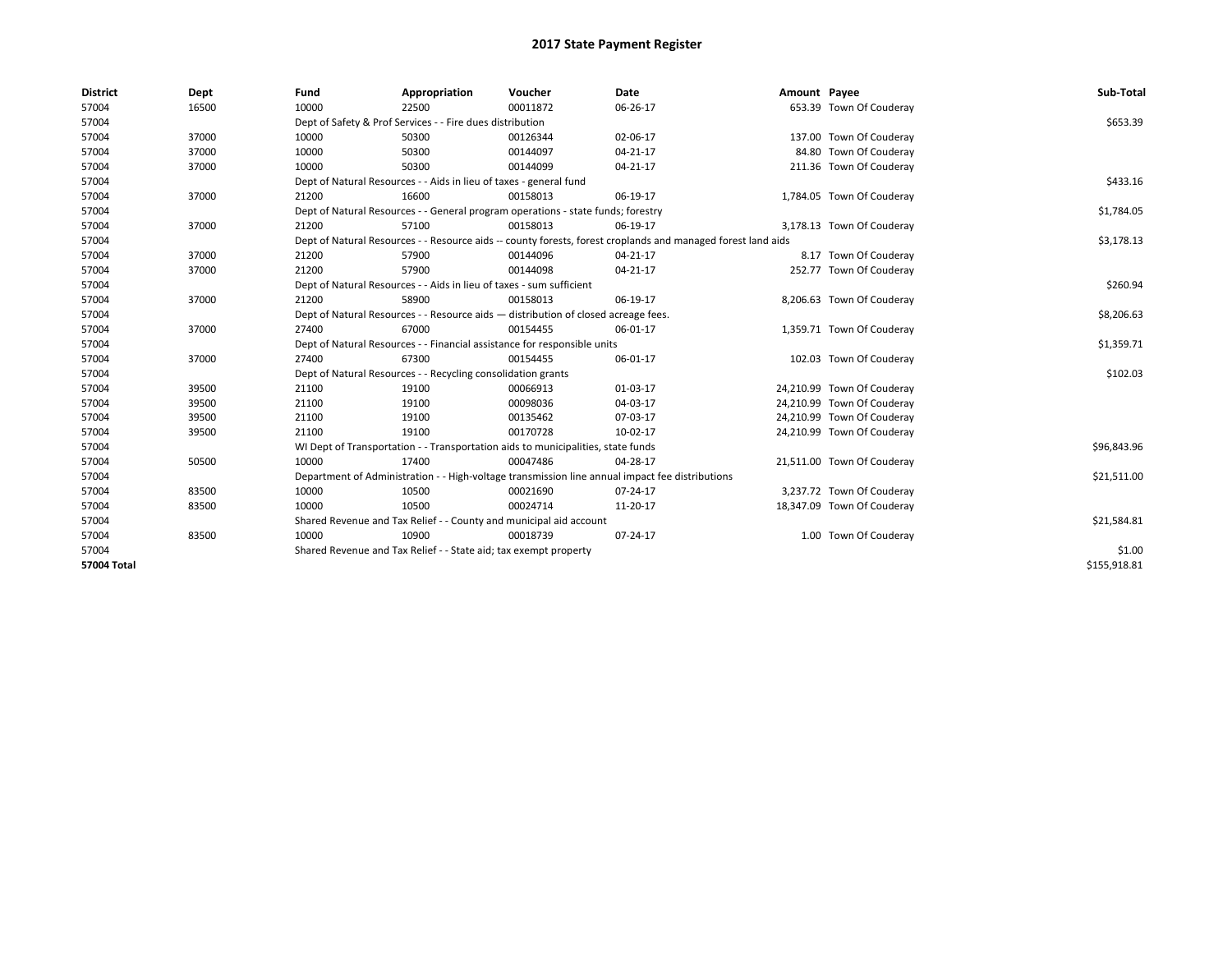| <b>District</b> | Dept  | Fund  | Appropriation                                                                      | Voucher  | Date                                                                                                         | Amount Payee |                          | Sub-Total    |
|-----------------|-------|-------|------------------------------------------------------------------------------------|----------|--------------------------------------------------------------------------------------------------------------|--------------|--------------------------|--------------|
| 57006           | 16500 | 10000 | 22500                                                                              | 00012438 | 06-30-17                                                                                                     |              | 1,256.37 Town Of Draper  |              |
| 57006           |       |       | Dept of Safety & Prof Services - - Fire dues distribution                          |          |                                                                                                              |              |                          | \$1,256.37   |
| 57006           | 37000 | 10000 | 50300                                                                              | 00126125 | 02-06-17                                                                                                     |              | 1,269.53 Town Of Draper  |              |
| 57006           | 37000 | 10000 | 50300                                                                              | 00126126 | 02-06-17                                                                                                     |              | 17,899.22 Town Of Draper |              |
| 57006           | 37000 | 10000 | 50300                                                                              | 00126127 | 02-06-17                                                                                                     |              | 141.55 Town Of Draper    |              |
| 57006           | 37000 | 10000 | 50300                                                                              | 00143464 | $04 - 21 - 17$                                                                                               |              | 105.03 Town Of Draper    |              |
| 57006           |       |       | Dept of Natural Resources - - Aids in lieu of taxes - general fund                 |          |                                                                                                              |              |                          | \$19,415.33  |
| 57006           | 37000 | 21200 | 16600                                                                              | 00158014 | 06-19-17                                                                                                     |              | 823.99 Town Of Draper    |              |
| 57006           |       |       | Dept of Natural Resources - - General program operations - state funds; forestry   |          |                                                                                                              |              |                          | \$823.99     |
| 57006           | 37000 | 21200 | 57100                                                                              | 00158014 | 06-19-17                                                                                                     |              | 5,540.11 Town Of Draper  |              |
| 57006           |       |       |                                                                                    |          | Dept of Natural Resources - - Resource aids -- county forests, forest croplands and managed forest land aids |              |                          | \$5,540.11   |
| 57006           | 37000 | 21200 | 57900                                                                              | 00143462 | 04-21-17                                                                                                     |              | 10.50 Town Of Draper     |              |
| 57006           | 37000 | 21200 | 57900                                                                              | 00143463 | 04-21-17                                                                                                     |              | 12,542.90 Town Of Draper |              |
| 57006           |       |       | Dept of Natural Resources - - Aids in lieu of taxes - sum sufficient               |          |                                                                                                              |              |                          | \$12,553.40  |
| 57006           | 37000 | 21200 | 58400                                                                              | 00177511 | 09-08-17                                                                                                     |              | 81,390.99 Town Of Draper |              |
| 57006           |       |       | Dept of Natural Resources - - Resource aids -- payment in lieu of taxes; federal   |          |                                                                                                              |              |                          | \$81,390.99  |
| 57006           | 37000 | 21200 | 58900                                                                              | 00158014 | 06-19-17                                                                                                     |              | 3,790.36 Town Of Draper  |              |
| 57006           |       |       | Dept of Natural Resources - - Resource aids - distribution of closed acreage fees. |          |                                                                                                              |              |                          | \$3,790.36   |
| 57006           | 37000 | 27400 | 67000                                                                              | 00154173 | 06-01-17                                                                                                     |              | 732.95 Town Of Draper    |              |
| 57006           |       |       | Dept of Natural Resources - - Financial assistance for responsible units           |          |                                                                                                              |              |                          | \$732.95     |
| 57006           | 39500 | 21100 | 19100                                                                              | 00066914 | 01-03-17                                                                                                     |              | 46,715.43 Town Of Draper |              |
| 57006           | 39500 | 21100 | 19100                                                                              | 00098037 | 04-03-17                                                                                                     |              | 46,715.43 Town Of Draper |              |
| 57006           | 39500 | 21100 | 19100                                                                              | 00135463 | 07-03-17                                                                                                     |              | 46,715.43 Town Of Draper |              |
| 57006           | 39500 | 21100 | 19100                                                                              | 00170729 | 10-02-17                                                                                                     |              | 46,715.43 Town Of Draper |              |
| 57006           |       |       | WI Dept of Transportation - - Transportation aids to municipalities, state funds   |          |                                                                                                              |              |                          | \$186,861.72 |
| 57006           | 83500 | 10000 | 10500                                                                              | 00021691 | 07-24-17                                                                                                     |              | 793.45 Town Of Draper    |              |
| 57006           | 83500 | 10000 | 10500                                                                              | 00024715 | 11-20-17                                                                                                     |              | 4,496.82 Town Of Draper  |              |
| 57006           |       |       | Shared Revenue and Tax Relief - - County and municipal aid account                 |          |                                                                                                              |              |                          | \$5,290.27   |
| 57006           | 83500 | 10000 | 10900                                                                              | 00018740 | 07-24-17                                                                                                     |              | 4.00 Town Of Draper      |              |
| 57006           |       |       | Shared Revenue and Tax Relief - - State aid; tax exempt property                   |          |                                                                                                              |              |                          | \$4.00       |
| 57006           | 83500 | 10000 | 50100                                                                              | 00015396 | 01-31-17                                                                                                     |              | 144.53 Town Of Draper    |              |
| 57006           |       |       | Shared Revenue and Tax Relief - - Payments for municipal services                  |          |                                                                                                              |              |                          | \$144.53     |
| 57006 Total     |       |       |                                                                                    |          |                                                                                                              |              |                          | \$317,804.02 |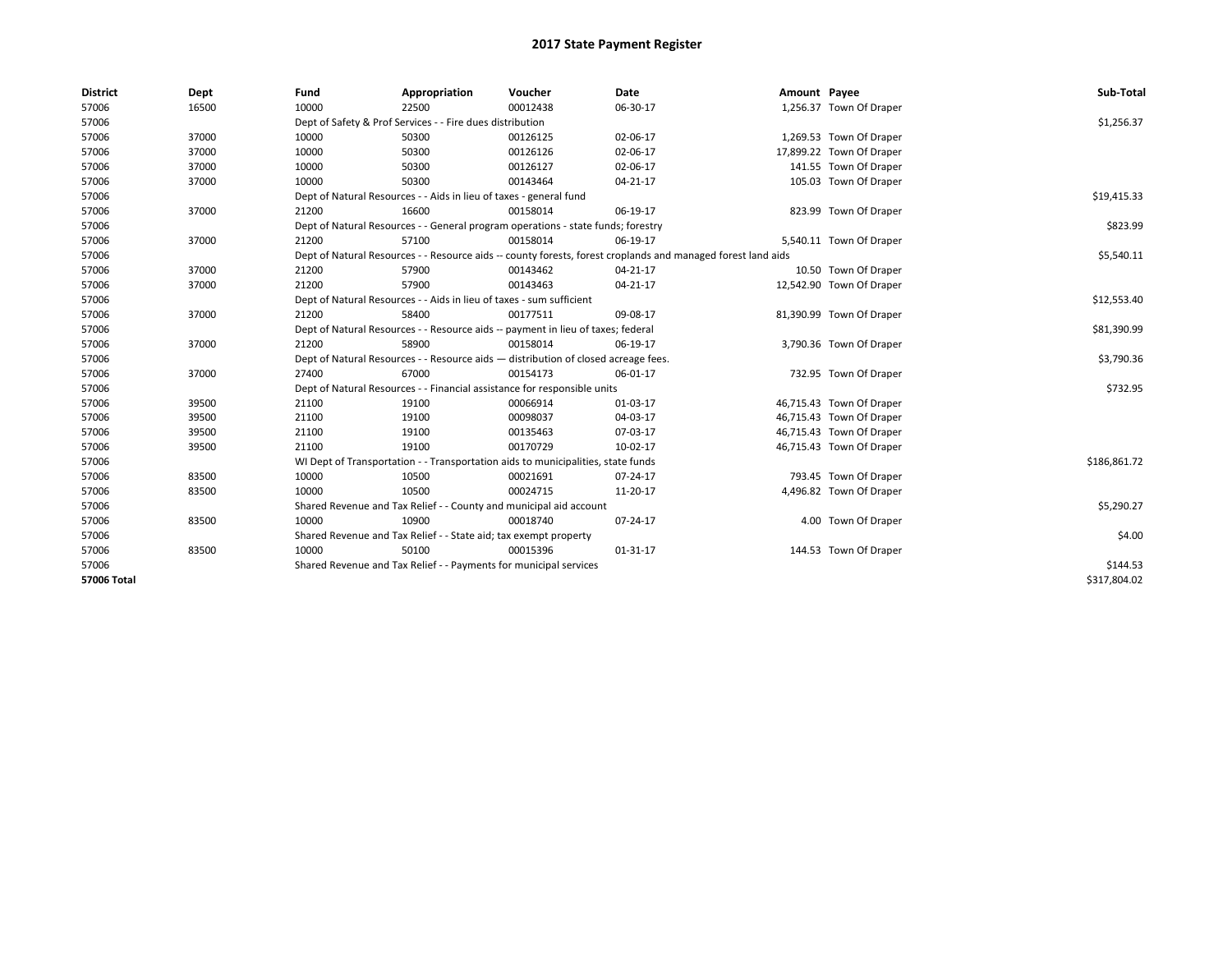| <b>District</b>    | Dept  | Fund  | Appropriation                                                                      | Voucher  | Date                                                                                                         | Amount Payee |                             | Sub-Total    |
|--------------------|-------|-------|------------------------------------------------------------------------------------|----------|--------------------------------------------------------------------------------------------------------------|--------------|-----------------------------|--------------|
| 57008              | 16500 | 10000 | 22500                                                                              | 00011873 | 06-26-17                                                                                                     |              | 4,344.49 Town Of Edgewater  |              |
| 57008              |       |       | Dept of Safety & Prof Services - - Fire dues distribution                          |          |                                                                                                              |              |                             | \$4,344.49   |
| 57008              | 37000 | 10000 | 50300                                                                              | 00125858 | 02-06-17                                                                                                     |              | 376.15 Town Of Edgewater    |              |
| 57008              | 37000 | 10000 | 50300                                                                              | 00142782 | $04 - 21 - 17$                                                                                               |              | 50.50 Town Of Edgewater     |              |
| 57008              | 37000 | 10000 | 50300                                                                              | 00142783 | 04-21-17                                                                                                     |              | 87.80 Town Of Edgewater     |              |
| 57008              |       |       | Dept of Natural Resources - - Aids in lieu of taxes - general fund                 |          |                                                                                                              |              |                             | \$514.45     |
| 57008              | 37000 | 21200 | 16600                                                                              | 00158015 | 06-19-17                                                                                                     |              | 645.56 Town Of Edgewater    |              |
| 57008              |       |       | Dept of Natural Resources - - General program operations - state funds; forestry   |          |                                                                                                              |              |                             | \$645.56     |
| 57008              | 37000 | 21200 | 57100                                                                              | 00158015 | 06-19-17                                                                                                     |              | 3,570.02 Town Of Edgewater  |              |
| 57008              |       |       |                                                                                    |          | Dept of Natural Resources - - Resource aids -- county forests, forest croplands and managed forest land aids |              |                             | \$3,570.02   |
| 57008              | 37000 | 21200 | 57900                                                                              | 00142779 | 04-21-17                                                                                                     |              | 5.05 Town Of Edgewater      |              |
| 57008              | 37000 | 21200 | 57900                                                                              | 00142780 | 04-21-17                                                                                                     |              | 0.48 Town Of Edgewater      |              |
| 57008              | 37000 | 21200 | 57900                                                                              | 00142781 | $04 - 21 - 17$                                                                                               |              | 159.72 Town Of Edgewater    |              |
| 57008              |       |       | Dept of Natural Resources - - Aids in lieu of taxes - sum sufficient               |          |                                                                                                              |              |                             | \$165.25     |
| 57008              | 37000 | 21200 | 58900                                                                              | 00158015 | 06-19-17                                                                                                     |              | 2,969.58 Town Of Edgewater  |              |
| 57008              |       |       | Dept of Natural Resources - - Resource aids - distribution of closed acreage fees. |          |                                                                                                              |              |                             | \$2,969.58   |
| 57008              | 37000 | 27400 | 67000                                                                              | 00154801 | 06-01-17                                                                                                     |              | 2,638.60 Town Of Edgewater  |              |
| 57008              |       |       | Dept of Natural Resources - - Financial assistance for responsible units           |          |                                                                                                              |              |                             | \$2,638.60   |
| 57008              | 39500 | 21100 | 19100                                                                              | 00066915 | 01-03-17                                                                                                     |              | 25,471.63 Town Of Edgewater |              |
| 57008              | 39500 | 21100 | 19100                                                                              | 00098038 | 04-03-17                                                                                                     |              | 25,471.63 Town Of Edgewater |              |
| 57008              | 39500 | 21100 | 19100                                                                              | 00135464 | 07-03-17                                                                                                     |              | 25,471.63 Town Of Edgewater |              |
| 57008              | 39500 | 21100 | 19100                                                                              | 00170730 | 10-02-17                                                                                                     |              | 25,471.65 Town Of Edgewater |              |
| 57008              |       |       | WI Dept of Transportation - - Transportation aids to municipalities, state funds   |          |                                                                                                              |              |                             | \$101,886.54 |
| 57008              | 39500 | 21100 | 27800                                                                              | 00128430 | 06-14-17                                                                                                     |              | 30,000.00 Town Of Edgewater |              |
| 57008              |       |       | WI Dept of Transportation - - Local roads improvement program, state funds         |          |                                                                                                              |              |                             | \$30,000.00  |
| 57008              | 50500 | 10000 | 17400                                                                              | 00047487 | 04-28-17                                                                                                     |              | 5,239.00 Town Of Edgewater  |              |
| 57008              |       |       |                                                                                    |          | Department of Administration - - High-voltage transmission line annual impact fee distributions              |              |                             | \$5,239.00   |
| 57008              | 83500 | 10000 | 10500                                                                              | 00021692 | 07-24-17                                                                                                     |              | 1,204.87 Town Of Edgewater  |              |
| 57008              | 83500 | 10000 | 10500                                                                              | 00024716 | 11-20-17                                                                                                     |              | 6,827.57 Town Of Edgewater  |              |
| 57008              |       |       | Shared Revenue and Tax Relief - - County and municipal aid account                 |          |                                                                                                              |              |                             | \$8,032.44   |
| 57008              | 83500 | 10000 | 10900                                                                              | 00018741 | 07-24-17                                                                                                     |              | 6.00 Town Of Edgewater      |              |
| 57008              |       |       | Shared Revenue and Tax Relief - - State aid; tax exempt property                   |          |                                                                                                              |              |                             | \$6.00       |
| 57008              | 83500 | 10000 | 11000                                                                              | 00021692 | 07-24-17                                                                                                     |              | 13.69 Town Of Edgewater     |              |
| 57008              | 83500 | 10000 | 11000                                                                              | 00024716 | 11-20-17                                                                                                     |              | 75.65 Town Of Edgewater     |              |
| 57008              |       |       | Shared Revenue and Tax Relief - - Public utility distribution account              |          |                                                                                                              |              |                             | \$89.34      |
| <b>57008 Total</b> |       |       |                                                                                    |          |                                                                                                              |              |                             | \$160,101.27 |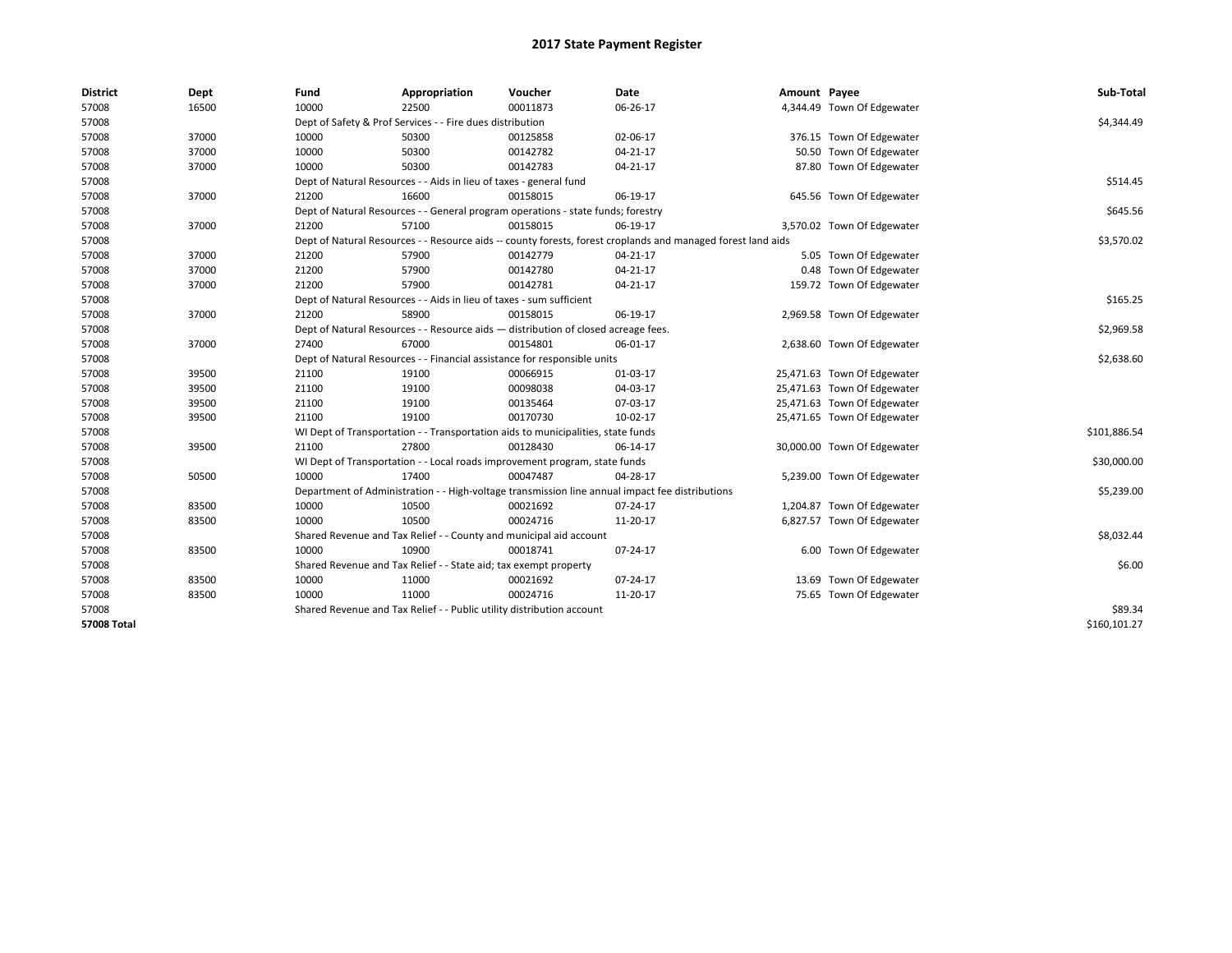| <b>District</b> | Dept  | Fund  | Appropriation                                                                      | Voucher  | Date                                                                                                         | Amount Payee |                           | Sub-Total    |
|-----------------|-------|-------|------------------------------------------------------------------------------------|----------|--------------------------------------------------------------------------------------------------------------|--------------|---------------------------|--------------|
| 57010           | 16500 | 10000 | 22500                                                                              | 00011874 | 06-26-17                                                                                                     |              | 14,228.71 Town Of Hayward |              |
| 57010           |       |       | Dept of Safety & Prof Services - - Fire dues distribution                          |          |                                                                                                              |              |                           | \$14,228.71  |
| 57010           | 37000 | 10000 | 50300                                                                              | 00126326 | 02-06-17                                                                                                     |              | 920.86 Town Of Hayward    |              |
| 57010           | 37000 | 10000 | 50300                                                                              | 00144062 | 04-21-17                                                                                                     |              | 25.09 Town Of Hayward     |              |
| 57010           |       |       | Dept of Natural Resources - - Aids in lieu of taxes - general fund                 |          |                                                                                                              |              |                           | \$945.95     |
| 57010           | 37000 | 21200 | 16600                                                                              | 00158016 | 06-19-17                                                                                                     |              | 320.97 Town Of Hayward    |              |
| 57010           |       |       | Dept of Natural Resources - - General program operations - state funds; forestry   |          |                                                                                                              |              |                           | \$320.97     |
| 57010           | 37000 | 21200 | 57100                                                                              | 00158016 | 06-19-17                                                                                                     |              | 1,054.47 Town Of Hayward  |              |
| 57010           |       |       |                                                                                    |          | Dept of Natural Resources - - Resource aids -- county forests, forest croplands and managed forest land aids |              |                           | \$1,054.47   |
| 57010           | 37000 | 21200 | 57900                                                                              | 00144060 | 04-21-17                                                                                                     |              | 828.23 Town Of Hayward    |              |
| 57010           | 37000 | 21200 | 57900                                                                              | 00144061 | 04-21-17                                                                                                     |              | 390.95 Town Of Hayward    |              |
| 57010           |       |       | Dept of Natural Resources - - Aids in lieu of taxes - sum sufficient               |          |                                                                                                              |              |                           | \$1,219.18   |
| 57010           | 37000 | 21200 | 58900                                                                              | 00158016 | 06-19-17                                                                                                     |              | 1,476.44 Town Of Hayward  |              |
| 57010           |       |       | Dept of Natural Resources - - Resource aids - distribution of closed acreage fees. |          |                                                                                                              |              |                           | \$1,476.44   |
| 57010           | 37000 | 27400 | 67000                                                                              | 00154981 | 06-01-17                                                                                                     |              | 2,537.57 Town Of Hayward  |              |
| 57010           |       |       | Dept of Natural Resources - - Financial assistance for responsible units           |          |                                                                                                              |              |                           | \$2,537.57   |
| 57010           | 39500 | 21100 | 19100                                                                              | 00066916 | 01-03-17                                                                                                     |              | 47,018.20 Town Of Hayward |              |
| 57010           | 39500 | 21100 | 19100                                                                              | 00098039 | 04-03-17                                                                                                     |              | 47,018.20 Town Of Hayward |              |
| 57010           | 39500 | 21100 | 19100                                                                              | 00135465 | 07-03-17                                                                                                     |              | 47,018.20 Town Of Hayward |              |
| 57010           | 39500 | 21100 | 19100                                                                              | 00170731 | 10-02-17                                                                                                     |              | 47,018.22 Town Of Hayward |              |
| 57010           |       |       | WI Dept of Transportation - - Transportation aids to municipalities, state funds   |          |                                                                                                              |              |                           | \$188,072.82 |
| 57010           | 45500 | 10000 | 23100                                                                              | 00021625 | 01-03-17                                                                                                     |              | 320.00 Town Of Hayward    |              |
| 57010           | 45500 | 10000 | 23100                                                                              | 00039578 | 12-22-17                                                                                                     |              | 320.00 Town Of Hayward    |              |
| 57010           |       |       | Department of Justice - - Law enforcement training fund, local assistance          |          |                                                                                                              |              |                           | \$640.00     |
| 57010           | 46500 | 10000 | 30500                                                                              | 00025662 | 05-04-17                                                                                                     |              | 1,062.20 Town Of Hayward  |              |
| 57010           |       |       |                                                                                    |          | Department of Military Affairs - - Disaster recovery aid; public health emergency quarantine costs           |              |                           | \$1,062.20   |
| 57010           | 46500 | 10000 | 34200                                                                              | 00025662 | 05-04-17                                                                                                     |              | 6,373.16 Town Of Hayward  |              |
| 57010           |       |       | Department of Military Affairs - - Federal aid, local assistance                   |          |                                                                                                              |              |                           | \$6,373.16   |
| 57010           | 83500 | 10000 | 10500                                                                              | 00021693 | 07-24-17                                                                                                     |              | 7,050.10 Town Of Hayward  |              |
| 57010           | 83500 | 10000 | 10500                                                                              | 00024717 | 11-20-17                                                                                                     |              | 44,089.16 Town Of Hayward |              |
| 57010           |       |       | Shared Revenue and Tax Relief - - County and municipal aid account                 |          |                                                                                                              |              |                           | \$51,139.26  |
| 57010           | 83500 | 10000 | 10900                                                                              | 00018742 | 07-24-17                                                                                                     |              | 237.00 Town Of Hayward    |              |
| 57010           |       |       | Shared Revenue and Tax Relief - - State aid; tax exempt property                   |          |                                                                                                              |              |                           | \$237.00     |
| 57010           | 83500 | 10000 | 11000                                                                              | 00021693 | 07-24-17                                                                                                     |              | 945.55 Town Of Hayward    |              |
| 57010           | 83500 | 10000 | 11000                                                                              | 00024717 | 11-20-17                                                                                                     |              | 5,311.96 Town Of Hayward  |              |
|                 |       |       | Shared Revenue and Tax Relief - - Public utility distribution account              |          |                                                                                                              |              |                           | \$6,257.51   |
| 57010           |       |       |                                                                                    |          |                                                                                                              |              |                           |              |
| 57010           | 83500 | 10000 | 50100                                                                              | 00015397 | 01-31-17                                                                                                     |              | 322.18 Town Of Hayward    |              |
| 57010           |       |       | Shared Revenue and Tax Relief - - Payments for municipal services                  |          |                                                                                                              |              |                           | \$322.18     |
| 57010           | 83500 | 52100 | 36300                                                                              | 00016023 | 03-27-17                                                                                                     |              | 2,345.16 Town Of Hayward  |              |
| 57010           |       |       | Shared Revenue and Tax Relief - - Lottery and gaming credit                        |          |                                                                                                              |              |                           | \$2,345.16   |
| 57010 Total     |       |       |                                                                                    |          |                                                                                                              |              |                           | \$278,232.58 |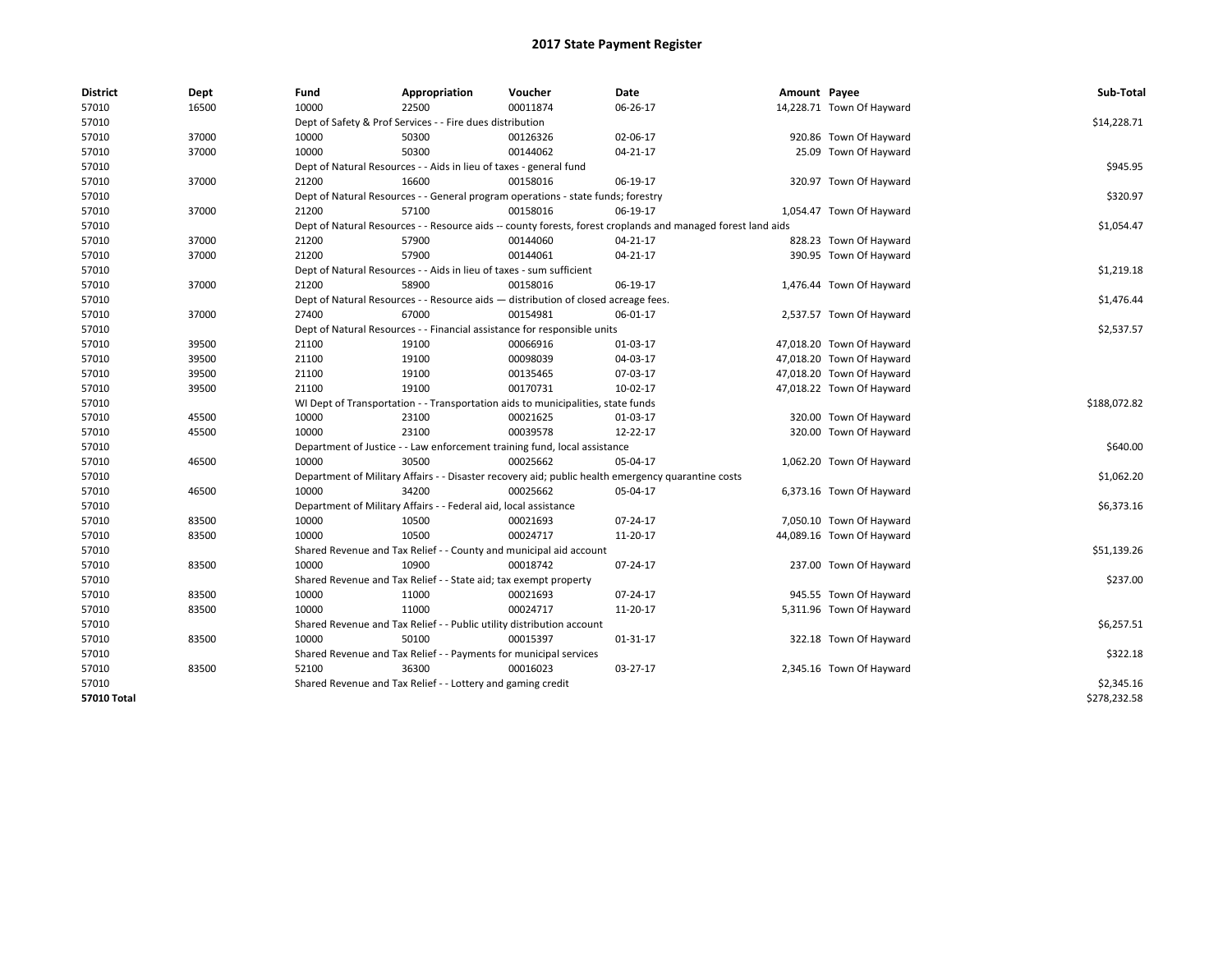| <b>District</b>    | Dept  | Fund  | Appropriation                                                                      | Voucher  | Date                                                                                                         | Amount Payee |                          | Sub-Total    |
|--------------------|-------|-------|------------------------------------------------------------------------------------|----------|--------------------------------------------------------------------------------------------------------------|--------------|--------------------------|--------------|
| 57012              | 16500 | 10000 | 22500                                                                              | 00011875 | 06-26-17                                                                                                     |              | 4,438.90 Town Of Hunter  |              |
| 57012              |       |       | Dept of Safety & Prof Services - - Fire dues distribution                          |          |                                                                                                              |              |                          | \$4,438.90   |
| 57012              | 37000 | 10000 | 50300                                                                              | 00126148 | 02-06-17                                                                                                     |              | 161.59 Town Of Hunter    |              |
| 57012              | 37000 | 10000 | 50300                                                                              | 00126149 | 02-06-17                                                                                                     |              | 6.378.74 Town Of Hunter  |              |
| 57012              | 37000 | 10000 | 50300                                                                              | 00143549 | $04 - 21 - 17$                                                                                               |              | 213.39 Town Of Hunter    |              |
| 57012              | 37000 | 10000 | 50300                                                                              | 00143550 | $04 - 21 - 17$                                                                                               |              | 5,297.96 Town Of Hunter  |              |
| 57012              |       |       | Dept of Natural Resources - - Aids in lieu of taxes - general fund                 |          |                                                                                                              |              |                          | \$12,051.68  |
| 57012              | 37000 | 21200 | 16600                                                                              | 00158017 | 06-19-17                                                                                                     |              | 122.87 Town Of Hunter    |              |
| 57012              |       |       | Dept of Natural Resources - - General program operations - state funds; forestry   |          |                                                                                                              |              |                          | \$122.87     |
| 57012              | 37000 | 21200 | 57100                                                                              | 00158017 | 06-19-17                                                                                                     |              | 202.03 Town Of Hunter    |              |
| 57012              |       |       |                                                                                    |          | Dept of Natural Resources - - Resource aids -- county forests, forest croplands and managed forest land aids |              |                          | \$202.03     |
| 57012              | 37000 | 21200 | 57900                                                                              | 00143551 | 04-21-17                                                                                                     |              | 729.36 Town Of Hunter    |              |
| 57012              |       |       | Dept of Natural Resources - - Aids in lieu of taxes - sum sufficient               |          |                                                                                                              |              |                          | \$729.36     |
| 57012              | 37000 | 21200 | 58400                                                                              | 00177512 | 09-08-17                                                                                                     |              | 26,283.51 Town Of Hunter |              |
| 57012              |       |       | Dept of Natural Resources - - Resource aids -- payment in lieu of taxes; federal   |          |                                                                                                              |              |                          | \$26,283.51  |
| 57012              | 37000 | 21200 | 58900                                                                              | 00158017 | 06-19-17                                                                                                     |              | 565.19 Town Of Hunter    |              |
| 57012              |       |       | Dept of Natural Resources - - Resource aids - distribution of closed acreage fees. |          |                                                                                                              |              |                          | \$565.19     |
| 57012              | 37000 | 27400 | 67000                                                                              | 00154637 | 06-01-17                                                                                                     |              | 3,693.68 Town Of Hunter  |              |
| 57012              |       |       | Dept of Natural Resources - - Financial assistance for responsible units           |          |                                                                                                              |              |                          | \$3,693.68   |
| 57012              | 39500 | 21100 | 19100                                                                              | 00066917 | 01-03-17                                                                                                     |              | 21,739.24 Town Of Hunter |              |
| 57012              | 39500 | 21100 | 19100                                                                              | 00098040 | 04-03-17                                                                                                     |              | 21,739.24 Town Of Hunter |              |
| 57012              | 39500 | 21100 | 19100                                                                              | 00135466 | 07-03-17                                                                                                     |              | 21,739.24 Town Of Hunter |              |
| 57012              | 39500 | 21100 | 19100                                                                              | 00170732 | 10-02-17                                                                                                     |              | 21,739.26 Town Of Hunter |              |
| 57012              |       |       | WI Dept of Transportation - - Transportation aids to municipalities, state funds   |          |                                                                                                              |              |                          | \$86,956.98  |
| 57012              | 83500 | 10000 | 10500                                                                              | 00021694 | 07-24-17                                                                                                     |              | 1,085.03 Town Of Hunter  |              |
| 57012              | 83500 | 10000 | 10500                                                                              | 00024718 | 11-20-17                                                                                                     |              | 6,148.52 Town Of Hunter  |              |
| 57012              |       |       | Shared Revenue and Tax Relief - - County and municipal aid account                 |          |                                                                                                              |              |                          | \$7,233.55   |
| 57012              | 83500 | 10000 | 10900                                                                              | 00018743 | 07-24-17                                                                                                     |              | 22.00 Town Of Hunter     |              |
| 57012              |       |       | Shared Revenue and Tax Relief - - State aid; tax exempt property                   |          |                                                                                                              |              |                          | \$22.00      |
| <b>57012 Total</b> |       |       |                                                                                    |          |                                                                                                              |              |                          | \$142,299.75 |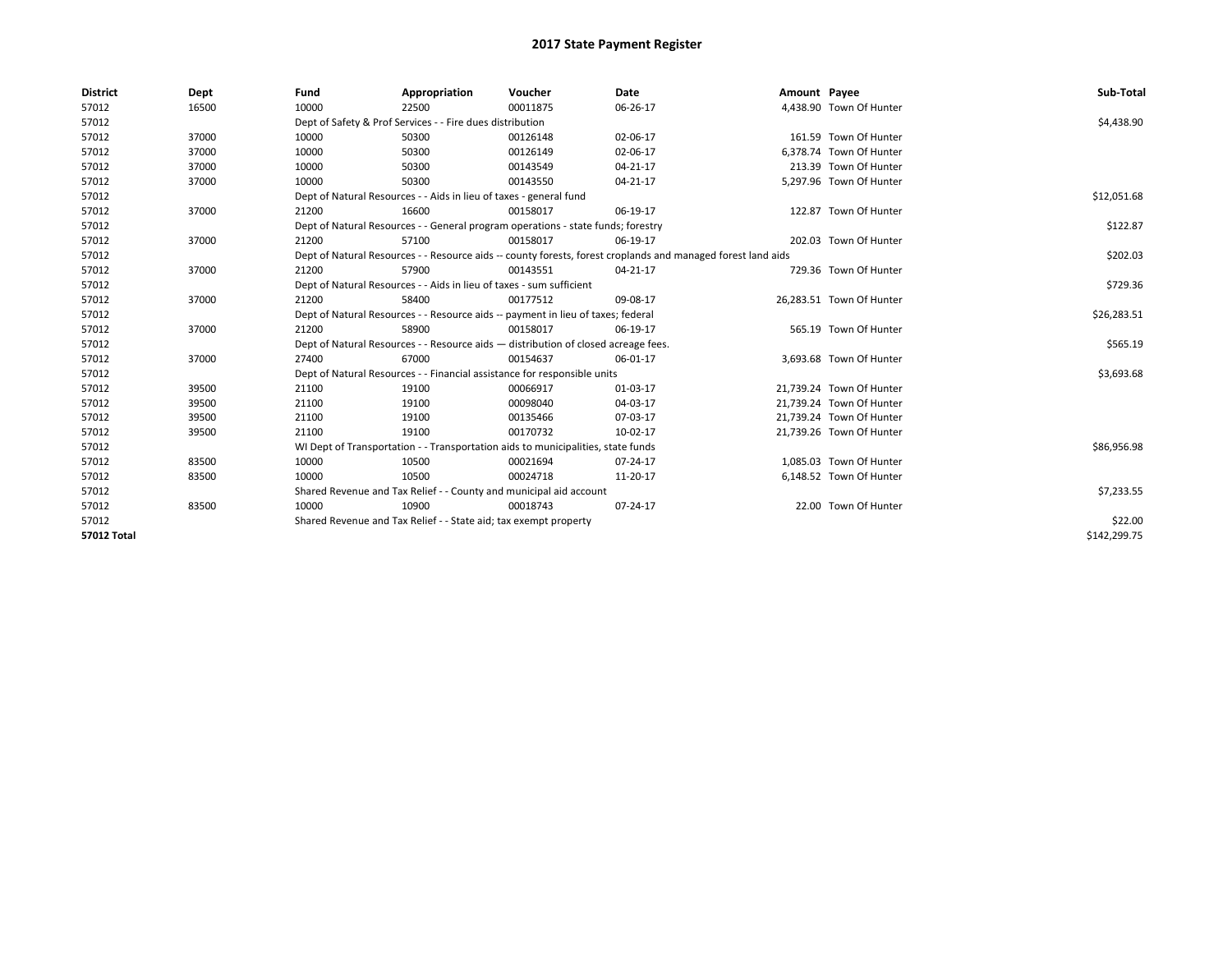| <b>District</b> | Dept  | Fund  | Appropriation                                                                      | Voucher  | Date                                                                                                         | Amount Payee |                           | Sub-Total    |
|-----------------|-------|-------|------------------------------------------------------------------------------------|----------|--------------------------------------------------------------------------------------------------------------|--------------|---------------------------|--------------|
| 57014           | 16500 | 10000 | 22500                                                                              | 00011876 | 06-26-17                                                                                                     |              | 7,950.70 Town Of Lenroot  |              |
| 57014           |       |       | Dept of Safety & Prof Services - - Fire dues distribution                          |          |                                                                                                              |              |                           | \$7,950.70   |
| 57014           | 37000 | 10000 | 50300                                                                              | 00126157 | 02-06-17                                                                                                     |              | 7.812.05 Town Of Lenroot  |              |
| 57014           | 37000 | 10000 | 50300                                                                              | 00143574 | 04-21-17                                                                                                     |              | 73.50 Town Of Lenroot     |              |
| 57014           |       |       | Dept of Natural Resources - - Aids in lieu of taxes - general fund                 |          |                                                                                                              |              |                           | \$7,885.55   |
| 57014           | 37000 | 21200 | 16600                                                                              | 00158018 | 06-19-17                                                                                                     |              | 255.87 Town Of Lenroot    |              |
| 57014           |       |       | Dept of Natural Resources - - General program operations - state funds; forestry   |          |                                                                                                              |              |                           | \$255.87     |
| 57014           | 37000 | 21200 | 57100                                                                              | 00158018 | 06-19-17                                                                                                     |              | 7,555.20 Town Of Lenroot  |              |
| 57014           |       |       |                                                                                    |          | Dept of Natural Resources - - Resource aids -- county forests, forest croplands and managed forest land aids |              |                           | \$7,555.20   |
| 57014           | 37000 | 21200 | 57900                                                                              | 00143575 | 04-21-17                                                                                                     |              | 105.65 Town Of Lenroot    |              |
| 57014           | 37000 | 21200 | 57900                                                                              | 00143576 | 04-21-17                                                                                                     |              | 2.040.76 Town Of Lenroot  |              |
| 57014           | 37000 | 21200 | 57900                                                                              | 00143577 | 04-21-17                                                                                                     |              | 3.20 Town Of Lenroot      |              |
| 57014           |       |       | Dept of Natural Resources - - Aids in lieu of taxes - sum sufficient               |          |                                                                                                              |              |                           | \$2,149.61   |
| 57014           | 37000 | 21200 | 58900                                                                              | 00158018 | 06-19-17                                                                                                     |              | 1,177.01 Town Of Lenroot  |              |
| 57014           |       |       | Dept of Natural Resources - - Resource aids - distribution of closed acreage fees. |          |                                                                                                              |              |                           | \$1,177.01   |
| 57014           | 39500 | 21100 | 19100                                                                              | 00066918 | 01-03-17                                                                                                     |              | 48.020.11 Town Of Lenroot |              |
| 57014           | 39500 | 21100 | 19100                                                                              | 00098041 | 04-03-17                                                                                                     |              | 48.020.11 Town Of Lenroot |              |
| 57014           | 39500 | 21100 | 19100                                                                              | 00135467 | 07-03-17                                                                                                     |              | 48.020.11 Town Of Lenroot |              |
| 57014           | 39500 | 21100 | 19100                                                                              | 00170733 | 10-02-17                                                                                                     |              | 48,020.13 Town Of Lenroot |              |
| 57014           |       |       | WI Dept of Transportation - - Transportation aids to municipalities, state funds   |          |                                                                                                              |              |                           | \$192,080.46 |
| 57014           | 46500 | 10000 | 30500                                                                              | 00028940 | 07-11-17                                                                                                     |              | 10,181.58 Town Of Lenroot |              |
| 57014           |       |       |                                                                                    |          | Department of Military Affairs - - Disaster recovery aid; public health emergency quarantine costs           |              |                           | \$10,181.58  |
| 57014           | 46500 | 10000 | 34200                                                                              | 00028940 | 07-11-17                                                                                                     |              | 61,089.47 Town Of Lenroot |              |
| 57014           |       |       | Department of Military Affairs - - Federal aid, local assistance                   |          |                                                                                                              |              |                           | \$61,089.47  |
| 57014           | 83500 | 10000 | 10500                                                                              | 00021695 | 07-24-17                                                                                                     |              | 3,305.49 Town Of Lenroot  |              |
| 57014           | 83500 | 10000 | 10500                                                                              | 00024719 | 11-20-17                                                                                                     |              | 18,731.08 Town Of Lenroot |              |
| 57014           |       |       | Shared Revenue and Tax Relief - - County and municipal aid account                 |          |                                                                                                              |              |                           | \$22,036.57  |
| 57014           | 83500 | 10000 | 10900                                                                              | 00018744 | 07-24-17                                                                                                     |              | 35.00 Town Of Lenroot     |              |
| 57014           |       |       | Shared Revenue and Tax Relief - - State aid; tax exempt property                   |          |                                                                                                              |              |                           | \$35.00      |
| 57014 Total     |       |       |                                                                                    |          |                                                                                                              |              |                           | \$312,397.02 |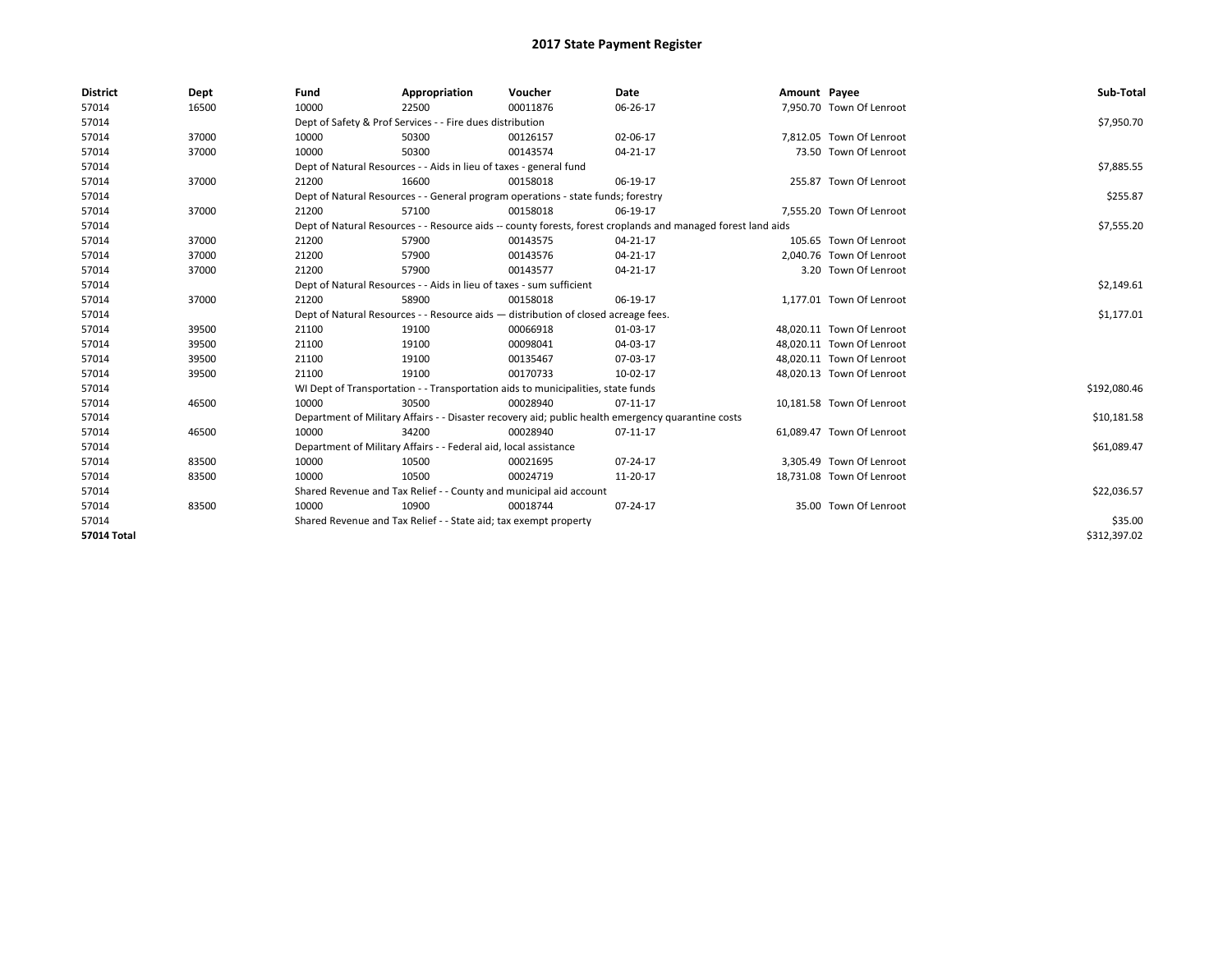| District           | Dept  | Fund  | Appropriation                                                                                                | Voucher  | Date     | Amount Payee |                               | Sub-Total   |  |  |  |
|--------------------|-------|-------|--------------------------------------------------------------------------------------------------------------|----------|----------|--------------|-------------------------------|-------------|--|--|--|
| 57016              | 16500 | 10000 | 22500                                                                                                        | 00011877 | 06-26-17 |              | 470.42 Town Of Meadowbrook    |             |  |  |  |
| 57016              |       |       | Dept of Safety & Prof Services - - Fire dues distribution                                                    |          |          |              |                               | \$470.42    |  |  |  |
| 57016              | 37000 | 21200 | 16600                                                                                                        | 00158019 | 06-19-17 |              | 121.48 Town Of Meadowbrook    |             |  |  |  |
| 57016              |       |       | Dept of Natural Resources - - General program operations - state funds; forestry                             |          |          |              |                               | \$121.48    |  |  |  |
| 57016              | 37000 | 21200 | 57100                                                                                                        | 00158019 | 06-19-17 |              | 2.674.39 Town Of Meadowbrook  |             |  |  |  |
| 57016              |       |       | Dept of Natural Resources - - Resource aids -- county forests, forest croplands and managed forest land aids |          |          |              |                               |             |  |  |  |
| 57016              | 37000 | 21200 | 58900                                                                                                        | 00158019 | 06-19-17 |              | 558.82 Town Of Meadowbrook    |             |  |  |  |
| 57016              |       |       | Dept of Natural Resources - - Resource aids - distribution of closed acreage fees.                           |          |          |              |                               | \$558.82    |  |  |  |
| 57016              | 37000 | 27400 | 67000                                                                                                        | 00154040 | 06-01-17 |              | 876.97 Town Of Meadowbrook    |             |  |  |  |
| 57016              |       |       | Dept of Natural Resources - - Financial assistance for responsible units                                     |          |          |              |                               | \$876.97    |  |  |  |
| 57016              | 39500 | 21100 | 19100                                                                                                        | 00066919 | 01-03-17 |              | 14,610.27 Town Of Meadowbrook |             |  |  |  |
| 57016              | 39500 | 21100 | 19100                                                                                                        | 00098042 | 04-03-17 |              | 14,610.27 Town Of Meadowbrook |             |  |  |  |
| 57016              | 39500 | 21100 | 19100                                                                                                        | 00135468 | 07-03-17 |              | 14,610.27 Town Of Meadowbrook |             |  |  |  |
| 57016              | 39500 | 21100 | 19100                                                                                                        | 00170734 | 10-02-17 |              | 14,610.27 Town Of Meadowbrook |             |  |  |  |
| 57016              |       |       | WI Dept of Transportation - - Transportation aids to municipalities, state funds                             |          |          |              |                               | \$58,441.08 |  |  |  |
| 57016              | 83500 | 10000 | 10500                                                                                                        | 00021696 | 07-24-17 |              | 3,187.54 Town Of Meadowbrook  |             |  |  |  |
| 57016              | 83500 | 10000 | 10500                                                                                                        | 00024720 | 11-20-17 |              | 18,062.70 Town Of Meadowbrook |             |  |  |  |
| 57016              |       |       | Shared Revenue and Tax Relief - - County and municipal aid account                                           |          |          |              |                               | \$21,250.24 |  |  |  |
| <b>57016 Total</b> |       |       |                                                                                                              |          |          |              |                               | \$84,393.40 |  |  |  |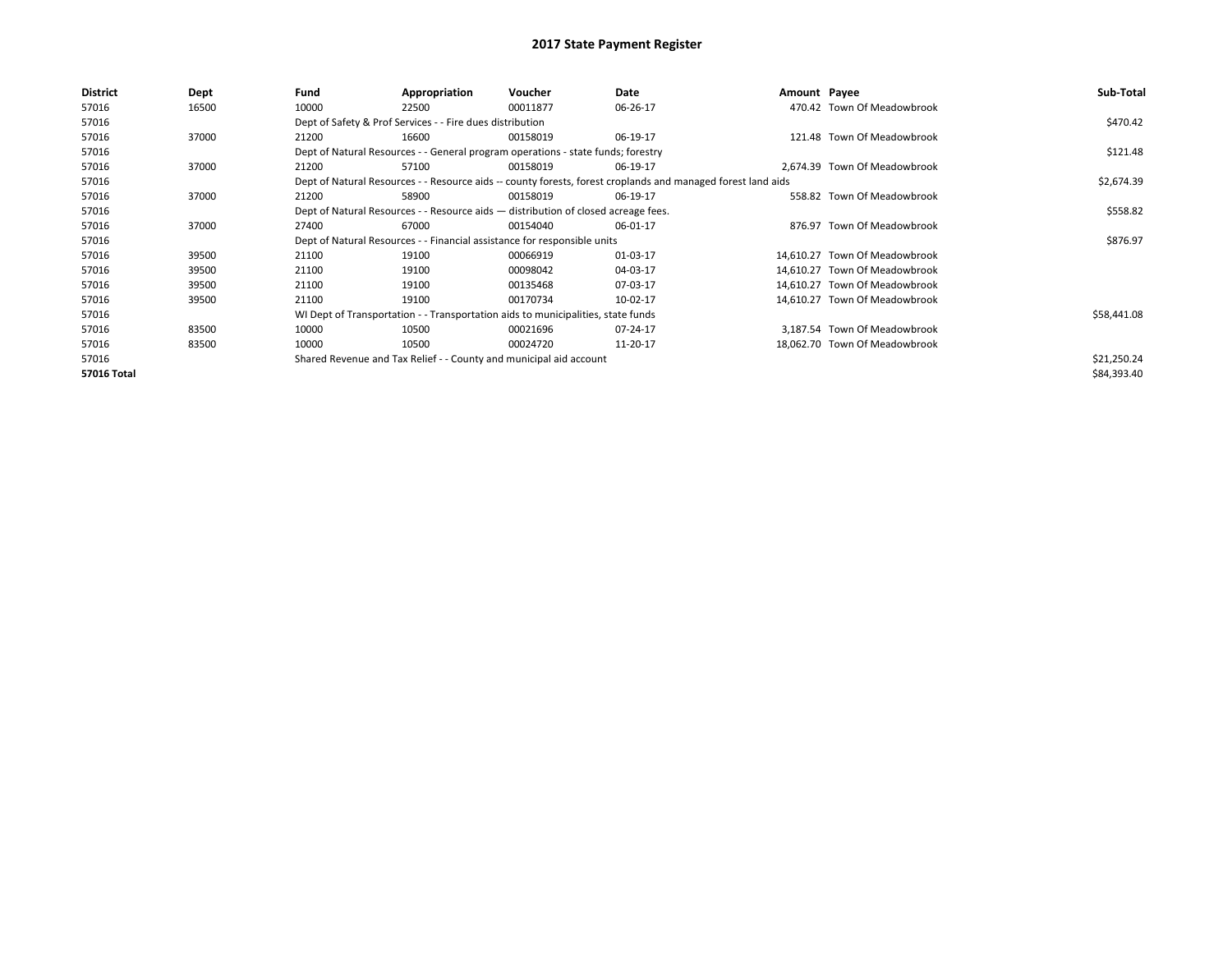| <b>District</b>    | Dept  | Fund  | Appropriation                                                                      | Voucher  | Date                                                                                                         | Amount Payee |                          | Sub-Total    |  |  |  |
|--------------------|-------|-------|------------------------------------------------------------------------------------|----------|--------------------------------------------------------------------------------------------------------------|--------------|--------------------------|--------------|--|--|--|
| 57018              | 16500 | 10000 | 22500                                                                              | 00011878 | 06-26-17                                                                                                     |              | 577.93 Town Of Meteor    |              |  |  |  |
| 57018              |       |       | Dept of Safety & Prof Services - - Fire dues distribution                          |          |                                                                                                              |              |                          | \$577.93     |  |  |  |
| 57018              | 37000 | 21200 | 16600                                                                              | 00158020 | 06-19-17                                                                                                     |              | 654.06 Town Of Meteor    |              |  |  |  |
| 57018              |       |       | Dept of Natural Resources - - General program operations - state funds; forestry   |          |                                                                                                              |              |                          | \$654.06     |  |  |  |
| 57018              | 37000 | 21200 | 57100                                                                              | 00158020 | 06-19-17                                                                                                     |              | 2.308.04 Town Of Meteor  |              |  |  |  |
| 57018              |       |       |                                                                                    |          | Dept of Natural Resources - - Resource aids -- county forests, forest croplands and managed forest land aids |              |                          | \$2,308.04   |  |  |  |
| 57018              | 37000 | 21200 | 58900                                                                              | 00158020 | 06-19-17                                                                                                     |              | 3.008.66 Town Of Meteor  |              |  |  |  |
| 57018              |       |       | Dept of Natural Resources - - Resource aids - distribution of closed acreage fees. |          |                                                                                                              |              |                          | \$3,008.66   |  |  |  |
| 57018              | 37000 | 27400 | 67000                                                                              | 00154131 | 06-01-17                                                                                                     |              | 748.97 Town Of Meteor    |              |  |  |  |
| 57018              |       |       | Dept of Natural Resources - - Financial assistance for responsible units           |          |                                                                                                              |              |                          |              |  |  |  |
| 57018              | 37000 | 27400 | 67300                                                                              | 00154131 | 06-01-17                                                                                                     |              | 38.97 Town Of Meteor     |              |  |  |  |
| 57018              |       |       | Dept of Natural Resources - - Recycling consolidation grants                       |          |                                                                                                              |              |                          | \$38.97      |  |  |  |
| 57018              | 39500 | 21100 | 19100                                                                              | 00066920 | 01-03-17                                                                                                     |              | 14,808.45 Town Of Meteor |              |  |  |  |
| 57018              | 39500 | 21100 | 19100                                                                              | 00098043 | 04-03-17                                                                                                     |              | 14.808.45 Town Of Meteor |              |  |  |  |
| 57018              | 39500 | 21100 | 19100                                                                              | 00135469 | 07-03-17                                                                                                     |              | 14.808.45 Town Of Meteor |              |  |  |  |
| 57018              | 39500 | 21100 | 19100                                                                              | 00170735 | 10-02-17                                                                                                     |              | 14,808.45 Town Of Meteor |              |  |  |  |
| 57018              |       |       | WI Dept of Transportation - - Transportation aids to municipalities, state funds   |          |                                                                                                              |              |                          | \$59,233.80  |  |  |  |
| 57018              | 50500 | 10000 | 17400                                                                              | 00047488 | 04-28-17                                                                                                     |              | 28.780.00 Town Of Meteor |              |  |  |  |
| 57018              |       |       |                                                                                    |          | Department of Administration - - High-voltage transmission line annual impact fee distributions              |              |                          | \$28,780.00  |  |  |  |
| 57018              | 83500 | 10000 | 10500                                                                              | 00021697 | 07-24-17                                                                                                     |              | 1.480.79 Town Of Meteor  |              |  |  |  |
| 57018              | 83500 | 10000 | 10500                                                                              | 00024721 | 11-20-17                                                                                                     |              | 8,391.12 Town Of Meteor  |              |  |  |  |
| 57018              |       |       | Shared Revenue and Tax Relief - - County and municipal aid account                 |          |                                                                                                              |              |                          | \$9,871.91   |  |  |  |
| <b>57018 Total</b> |       |       |                                                                                    |          |                                                                                                              |              |                          | \$105,222.34 |  |  |  |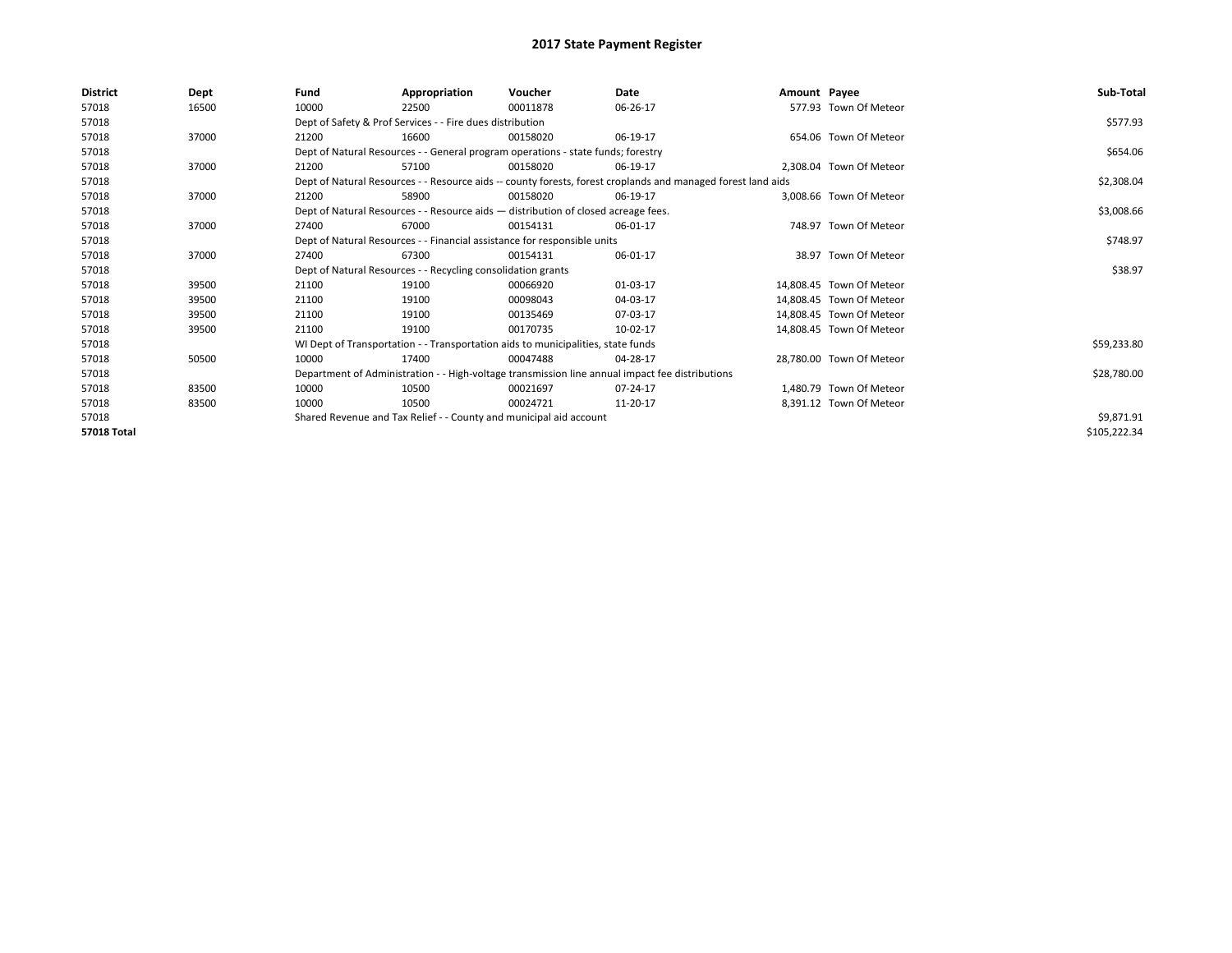| <b>District</b>    | Dept  | Fund  | Appropriation                                                                                                | Voucher  | Date           | Amount Payee |                          | Sub-Total    |  |  |  |
|--------------------|-------|-------|--------------------------------------------------------------------------------------------------------------|----------|----------------|--------------|--------------------------|--------------|--|--|--|
| 57020              | 16500 | 10000 | 22500                                                                                                        | 00011879 | 06-26-17       |              | 1,466.40 Town Of Ojibwa  |              |  |  |  |
| 57020              |       |       | Dept of Safety & Prof Services - - Fire dues distribution                                                    |          |                |              |                          | \$1,466.40   |  |  |  |
| 57020              | 37000 | 10000 | 50300                                                                                                        | 00126182 | 02-06-17       |              | 357.90 Town Of Ojibwa    |              |  |  |  |
| 57020              | 37000 | 10000 | 50300                                                                                                        | 00143653 | 04-21-17       |              | 25.80 Town Of Ojibwa     |              |  |  |  |
| 57020              | 37000 | 10000 | 50300                                                                                                        | 00143654 | 04-21-17       |              | 18.66 Town Of Ojibwa     |              |  |  |  |
| 57020              |       |       | Dept of Natural Resources - - Aids in lieu of taxes - general fund                                           |          |                |              |                          | \$402.36     |  |  |  |
| 57020              | 37000 | 21200 | 16600                                                                                                        | 00158021 | 06-19-17       |              | 783.45 Town Of Ojibwa    |              |  |  |  |
| 57020              |       |       | Dept of Natural Resources - - General program operations - state funds; forestry                             |          |                |              |                          | \$783.45     |  |  |  |
| 57020              | 37000 | 21200 | 57100                                                                                                        | 00158021 | 06-19-17       |              | 3,545.11 Town Of Ojibwa  |              |  |  |  |
| 57020              |       |       | Dept of Natural Resources - - Resource aids -- county forests, forest croplands and managed forest land aids |          |                |              |                          |              |  |  |  |
| 57020              | 37000 | 21200 | 57700                                                                                                        | 00199154 | 12-01-17       |              | 23,380.50 Town Of Ojibwa |              |  |  |  |
| 57020              |       |       | Dept of Natural Resources - - Recreation aids -- all-terrain vehicle project aids                            |          |                |              |                          | \$23,380.50  |  |  |  |
| 57020              | 37000 | 21200 | 57900                                                                                                        | 00143652 | 04-21-17       |              | 1.87 Town Of Ojibwa      |              |  |  |  |
| 57020              | 37000 | 21200 | 57900                                                                                                        | 00143655 | 04-21-17       |              | 2.58 Town Of Ojibwa      |              |  |  |  |
| 57020              |       |       | Dept of Natural Resources - - Aids in lieu of taxes - sum sufficient                                         |          |                |              |                          |              |  |  |  |
| 57020              | 37000 | 21200 | 58900                                                                                                        | 00158021 | 06-19-17       |              | 3,603.86 Town Of Ojibwa  |              |  |  |  |
| 57020              |       |       | Dept of Natural Resources - - Resource aids - distribution of closed acreage fees.                           |          |                |              |                          | \$3,603.86   |  |  |  |
| 57020              | 39500 | 21100 | 19100                                                                                                        | 00066921 | 01-03-17       |              | 15,023.14 Town Of Ojibwa |              |  |  |  |
| 57020              | 39500 | 21100 | 19100                                                                                                        | 00108540 | 04-21-17       |              | 15,023.14 Town Of Ojibwa |              |  |  |  |
| 57020              | 39500 | 21100 | 19100                                                                                                        | 00135470 | 07-03-17       |              | 15,023.14 Town Of Ojibwa |              |  |  |  |
| 57020              | 39500 | 21100 | 19100                                                                                                        | 00170736 | 10-02-17       |              | 15,023.16 Town Of Ojibwa |              |  |  |  |
| 57020              |       |       | WI Dept of Transportation - - Transportation aids to municipalities, state funds                             |          |                |              |                          | \$60,092.58  |  |  |  |
| 57020              | 83500 | 10000 | 10500                                                                                                        | 00021698 | $07 - 24 - 17$ |              | 1,076.90 Town Of Ojibwa  |              |  |  |  |
| 57020              | 83500 | 10000 | 10500                                                                                                        | 00024722 | 11-20-17       |              | 6,102.46 Town Of Ojibwa  |              |  |  |  |
| 57020              |       |       | Shared Revenue and Tax Relief - - County and municipal aid account                                           |          |                |              |                          | \$7,179.36   |  |  |  |
| 57020              | 83500 | 10000 | 10900                                                                                                        | 00018745 | 07-24-17       |              | 3.00 Town Of Ojibwa      |              |  |  |  |
| 57020              |       |       | Shared Revenue and Tax Relief - - State aid; tax exempt property                                             |          |                |              |                          | \$3.00       |  |  |  |
| 57020              | 83500 | 10000 | 11000                                                                                                        | 00021698 | 07-24-17       |              | 0.25 Town Of Ojibwa      |              |  |  |  |
| 57020              | 83500 | 10000 | 11000                                                                                                        | 00024722 | 11-20-17       |              | 0.87 Town Of Ojibwa      |              |  |  |  |
| 57020              |       |       | Shared Revenue and Tax Relief - - Public utility distribution account                                        |          |                |              |                          |              |  |  |  |
| <b>57020 Total</b> |       |       |                                                                                                              |          |                |              |                          | \$100.462.19 |  |  |  |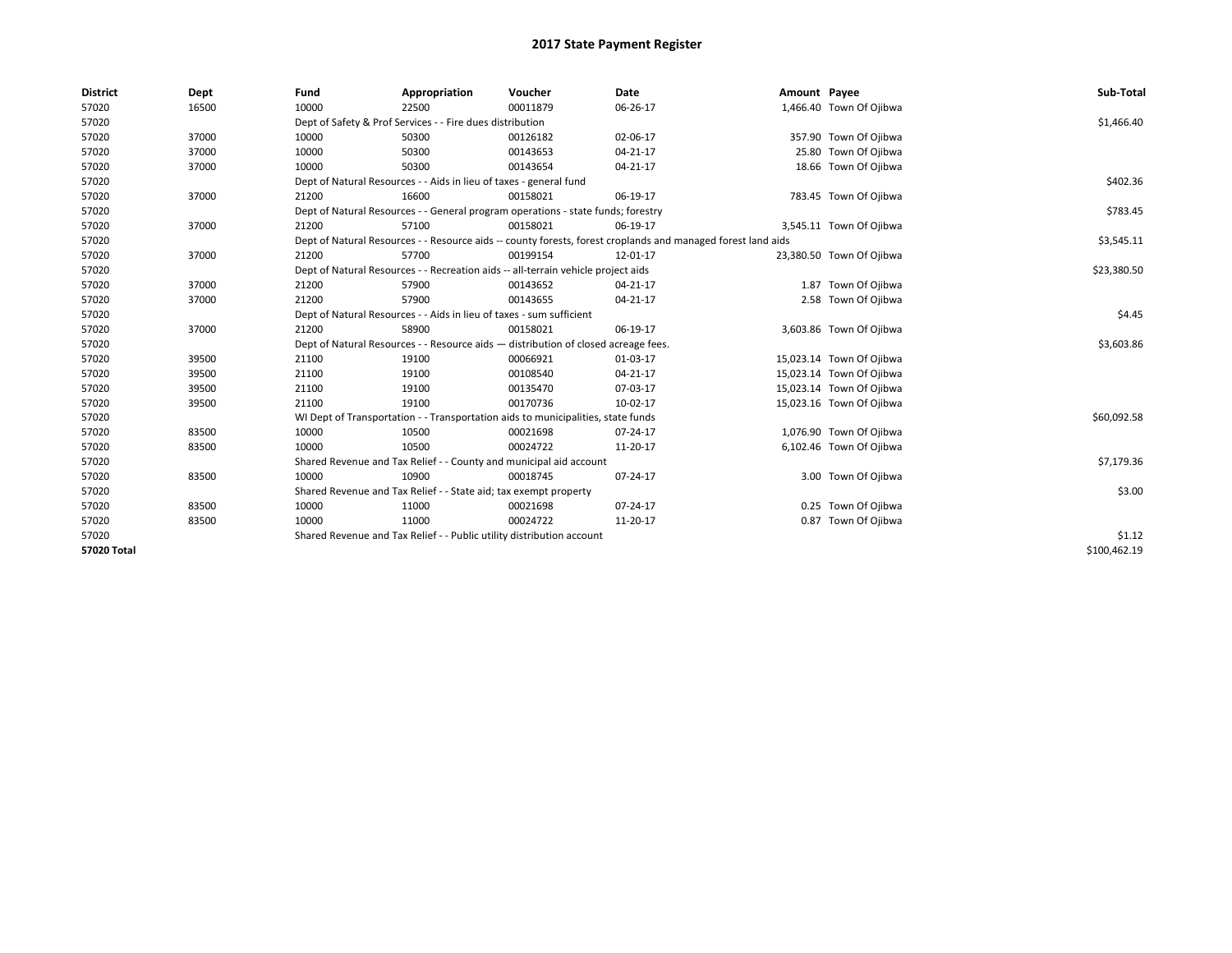| <b>District</b>    | Dept  | Fund                                                                               | Appropriation                                                                    | Voucher    | Date                                                                                                         | Amount Payee |                            | Sub-Total    |
|--------------------|-------|------------------------------------------------------------------------------------|----------------------------------------------------------------------------------|------------|--------------------------------------------------------------------------------------------------------------|--------------|----------------------------|--------------|
| 57022              | 16500 | 10000                                                                              | 22500                                                                            | 00011880   | 06-27-17                                                                                                     |              | 1,346.18 Town Of Radisson  |              |
| 57022              |       |                                                                                    | Dept of Safety & Prof Services - - Fire dues distribution                        |            |                                                                                                              |              |                            | \$1,346.18   |
| 57022              | 37000 | 10000                                                                              | 50300                                                                            | 00126200   | 02-06-17                                                                                                     |              | 1,274.67 Town Of Radisson  |              |
| 57022              | 37000 | 10000                                                                              | 50300                                                                            | 00143698   | 04-21-17                                                                                                     |              | 24.84 Town Of Radisson     |              |
| 57022              |       |                                                                                    | Dept of Natural Resources - - Aids in lieu of taxes - general fund               |            |                                                                                                              |              |                            | \$1,299.51   |
| 57022              | 37000 | 21200                                                                              | 16600                                                                            | 00158022   | 06-19-17                                                                                                     |              | 639.42 Town Of Radisson    |              |
| 57022              |       |                                                                                    | Dept of Natural Resources - - General program operations - state funds; forestry |            |                                                                                                              |              |                            | \$639.42     |
| 57022              | 37000 | 21200                                                                              | 57100                                                                            | 00158022   | 06-19-17                                                                                                     |              | 2,399.99 Town Of Radisson  |              |
| 57022              |       |                                                                                    |                                                                                  |            | Dept of Natural Resources - - Resource aids -- county forests, forest croplands and managed forest land aids |              |                            | \$2,399.99   |
| 57022              | 37000 | 21200                                                                              | 57900                                                                            | 00143699   | 04-21-17                                                                                                     |              | 257.28 Town Of Radisson    |              |
| 57022              |       |                                                                                    | Dept of Natural Resources - - Aids in lieu of taxes - sum sufficient             |            |                                                                                                              |              |                            | \$257.28     |
| 57022              | 37000 | 21200                                                                              | 58900                                                                            | 00158022   | 06-19-17                                                                                                     |              | 2,941.34 Town Of Radisson  |              |
| 57022              |       | Dept of Natural Resources - - Resource aids - distribution of closed acreage fees. |                                                                                  | \$2,941.34 |                                                                                                              |              |                            |              |
| 57022              | 37000 | 27400                                                                              | 67000                                                                            | 00154319   | 06-01-17                                                                                                     |              | 2,106.93 Town Of Radisson  |              |
| 57022              |       |                                                                                    | Dept of Natural Resources - - Financial assistance for responsible units         |            |                                                                                                              |              |                            | \$2,106.93   |
| 57022              | 39500 | 21100                                                                              | 19100                                                                            | 00066922   | 01-03-17                                                                                                     |              | 29.626.39 Town Of Radisson |              |
| 57022              | 39500 | 21100                                                                              | 19100                                                                            | 00098045   | 04-03-17                                                                                                     |              | 29,626.39 Town Of Radisson |              |
| 57022              | 39500 | 21100                                                                              | 19100                                                                            | 00135471   | 07-03-17                                                                                                     |              | 29.626.39 Town Of Radisson |              |
| 57022              | 39500 | 21100                                                                              | 19100                                                                            | 00170737   | 10-02-17                                                                                                     |              | 29,626.41 Town Of Radisson |              |
| 57022              |       |                                                                                    | WI Dept of Transportation - - Transportation aids to municipalities, state funds |            |                                                                                                              |              |                            | \$118,505.58 |
| 57022              | 83500 | 10000                                                                              | 10500                                                                            | 00021699   | 07-24-17                                                                                                     |              | 2,495.86 Town Of Radisson  |              |
| 57022              | 83500 | 10000                                                                              | 10500                                                                            | 00024723   | 11-20-17                                                                                                     |              | 14,143.21 Town Of Radisson |              |
| 57022              |       |                                                                                    | Shared Revenue and Tax Relief - - County and municipal aid account               |            |                                                                                                              |              |                            | \$16,639.07  |
| 57022              | 83500 | 10000                                                                              | 10900                                                                            | 00018746   | 07-24-17                                                                                                     |              | 7.00 Town Of Radisson      |              |
| 57022              |       |                                                                                    | Shared Revenue and Tax Relief - - State aid; tax exempt property                 |            |                                                                                                              |              |                            | \$7.00       |
| 57022              | 83500 | 10000                                                                              | 11000                                                                            | 00021699   | 07-24-17                                                                                                     |              | 4.095.25 Town Of Radisson  |              |
| 57022              | 83500 | 10000                                                                              | 11000                                                                            | 00024723   | 11-20-17                                                                                                     |              | 23,816.57 Town Of Radisson |              |
| 57022              |       |                                                                                    | Shared Revenue and Tax Relief - - Public utility distribution account            |            |                                                                                                              |              |                            | \$27,911.82  |
| <b>57022 Total</b> |       |                                                                                    |                                                                                  |            |                                                                                                              |              |                            | \$174,054.12 |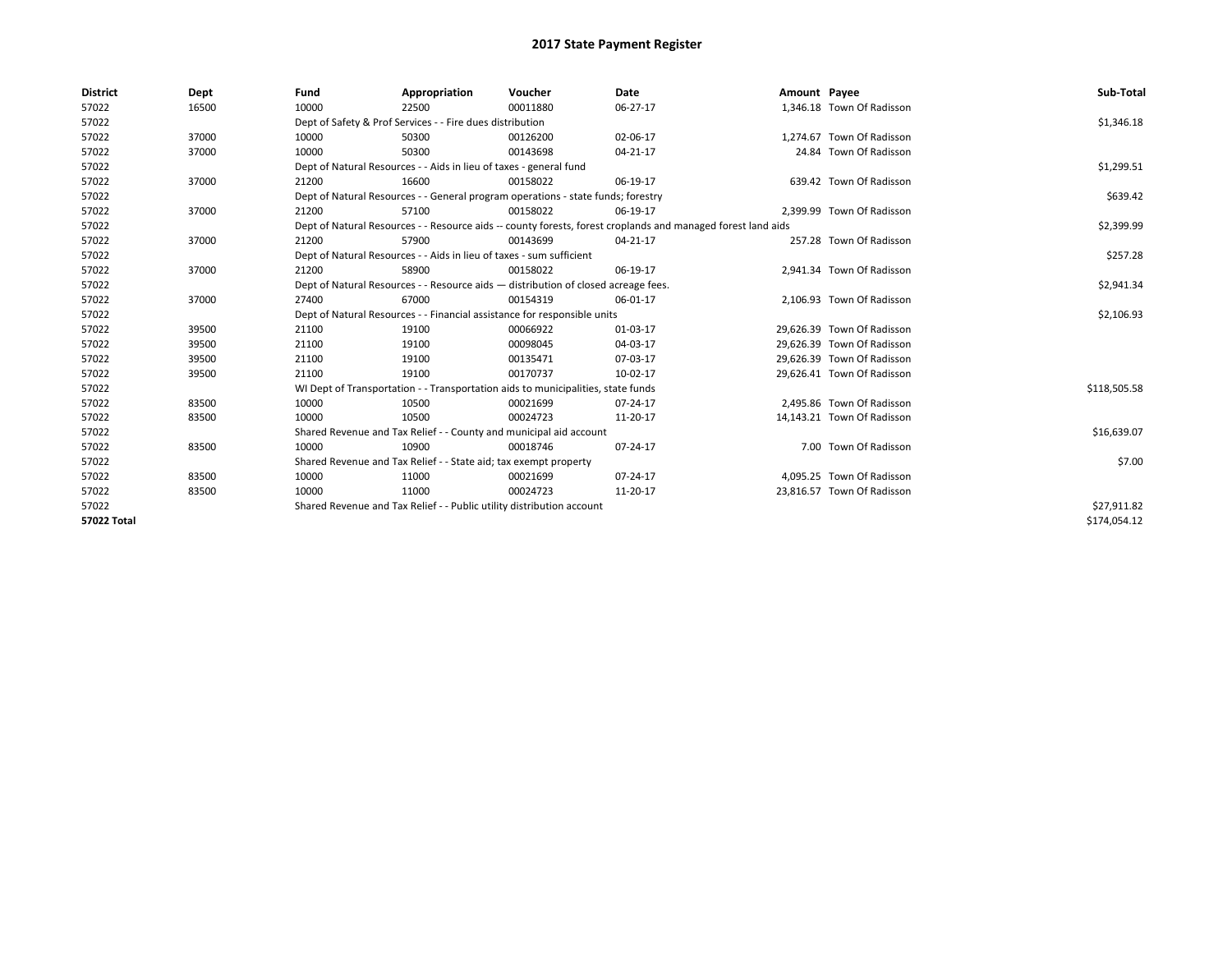| <b>District</b> | Dept  | Fund  | Appropriation                                                                                                | Voucher  | <b>Date</b> | Amount Payee |                              | Sub-Total    |  |  |
|-----------------|-------|-------|--------------------------------------------------------------------------------------------------------------|----------|-------------|--------------|------------------------------|--------------|--|--|
| 57024           | 16500 | 10000 | 22500                                                                                                        | 00011881 | 06-26-17    |              | 9,411.99 Town Of Round Lake  |              |  |  |
| 57024           |       |       | Dept of Safety & Prof Services - - Fire dues distribution                                                    |          |             |              |                              | \$9,411.99   |  |  |
| 57024           | 37000 | 10000 | 50300                                                                                                        | 00126211 | 02-06-17    |              | 8.406.22 Town Of Round Lake  |              |  |  |
| 57024           | 37000 | 10000 | 50300                                                                                                        | 00143715 | 04-21-17    |              | 80.00 Town Of Round Lake     |              |  |  |
| 57024           | 37000 | 10000 | 50300                                                                                                        | 00143717 | 04-21-17    |              | 128.00 Town Of Round Lake    |              |  |  |
| 57024           |       |       | Dept of Natural Resources - - Aids in lieu of taxes - general fund                                           |          |             |              |                              | \$8,614.22   |  |  |
| 57024           | 37000 | 21200 | 16600                                                                                                        | 00158023 | 06-19-17    |              | 1,010.47 Town Of Round Lake  |              |  |  |
| 57024           |       |       | Dept of Natural Resources - - General program operations - state funds; forestry                             |          |             |              |                              | \$1,010.47   |  |  |
| 57024           | 37000 | 21200 | 57100                                                                                                        | 00158023 | 06-19-17    |              | 2,044.33 Town Of Round Lake  |              |  |  |
| 57024           |       |       | Dept of Natural Resources - - Resource aids -- county forests, forest croplands and managed forest land aids |          |             |              |                              |              |  |  |
| 57024           | 37000 | 21200 | 57900                                                                                                        | 00143713 | 04-21-17    |              | 1,053.84 Town Of Round Lake  |              |  |  |
| 57024           | 37000 | 21200 | 57900                                                                                                        | 00143714 | 04-21-17    |              | 78.40 Town Of Round Lake     |              |  |  |
| 57024           | 37000 | 21200 | 57900                                                                                                        | 00143716 | 04-21-17    |              | 1.50 Town Of Round Lake      |              |  |  |
| 57024           |       |       | Dept of Natural Resources - - Aids in lieu of taxes - sum sufficient                                         |          |             |              |                              | \$1,133.74   |  |  |
| 57024           | 37000 | 21200 | 58400                                                                                                        | 00177513 | 09-08-17    |              | 89,251.99 Town Of Round Lake |              |  |  |
| 57024           |       |       | Dept of Natural Resources - - Resource aids -- payment in lieu of taxes; federal                             |          |             |              |                              |              |  |  |
| 57024           | 37000 | 21200 | 58900                                                                                                        | 00158023 | 06-19-17    |              | 4,648.16 Town Of Round Lake  |              |  |  |
| 57024           |       |       | Dept of Natural Resources - - Resource aids - distribution of closed acreage fees.                           |          |             |              |                              | \$4,648.16   |  |  |
| 57024           | 37000 | 27400 | 67000                                                                                                        | 00154627 | 06-01-17    |              | 3,743.99 Town Of Round Lake  |              |  |  |
| 57024           |       |       | Dept of Natural Resources - - Financial assistance for responsible units                                     |          |             |              |                              | \$3,743.99   |  |  |
| 57024           | 39500 | 21100 | 19100                                                                                                        | 00066923 | 01-03-17    |              | 51,427.71 Town Of Round Lake |              |  |  |
| 57024           | 39500 | 21100 | 19100                                                                                                        | 00098046 | 04-03-17    |              | 51.427.71 Town Of Round Lake |              |  |  |
| 57024           | 39500 | 21100 | 19100                                                                                                        | 00135472 | 07-03-17    |              | 51.427.71 Town Of Round Lake |              |  |  |
| 57024           | 39500 | 21100 | 19100                                                                                                        | 00170738 | 10-02-17    |              | 51,427.71 Town Of Round Lake |              |  |  |
| 57024           |       |       | WI Dept of Transportation - - Transportation aids to municipalities, state funds                             |          |             |              |                              | \$205,710.84 |  |  |
| 57024           | 83500 | 10000 | 10500                                                                                                        | 00021700 | 07-24-17    |              | 3,055.31 Town Of Round Lake  |              |  |  |
| 57024           | 83500 | 10000 | 10500                                                                                                        | 00024724 | 11-20-17    |              | 17,313.44 Town Of Round Lake |              |  |  |
| 57024           |       |       | Shared Revenue and Tax Relief - - County and municipal aid account                                           |          |             |              |                              | \$20,368.75  |  |  |
| 57024           | 83500 | 10000 | 10900                                                                                                        | 00018747 | 07-24-17    |              | 4.00 Town Of Round Lake      |              |  |  |
| 57024           |       |       | Shared Revenue and Tax Relief - - State aid; tax exempt property                                             |          |             |              |                              | \$4.00       |  |  |
| 57024           | 83500 | 10000 | 11000                                                                                                        | 00021700 | 07-24-17    |              | 142.97 Town Of Round Lake    |              |  |  |
| 57024           | 83500 | 10000 | 11000                                                                                                        | 00024724 | 11-20-17    |              | 830.61 Town Of Round Lake    |              |  |  |
| 57024           |       |       | Shared Revenue and Tax Relief - - Public utility distribution account                                        |          |             |              |                              | \$973.58     |  |  |
| 57024 Total     |       |       |                                                                                                              |          |             |              |                              | \$346,916.06 |  |  |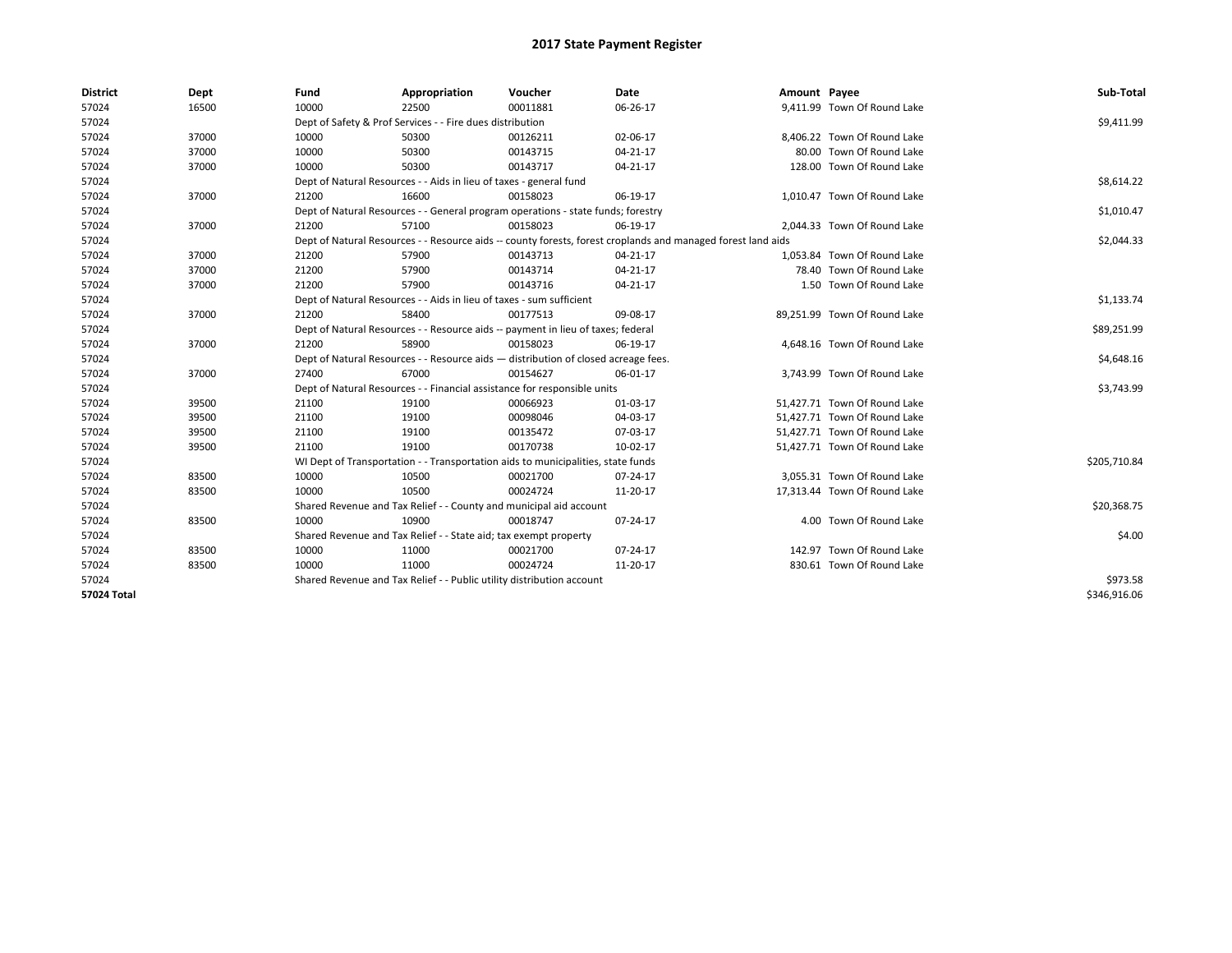| <b>District</b> | Dept  | Fund  | Appropriation                                                                                                | Voucher  | <b>Date</b>                                                                                     | Amount Payee |                             | Sub-Total    |  |  |
|-----------------|-------|-------|--------------------------------------------------------------------------------------------------------------|----------|-------------------------------------------------------------------------------------------------|--------------|-----------------------------|--------------|--|--|
| 57026           | 16500 | 10000 | 22500                                                                                                        | 00011882 | 06-26-17                                                                                        |              | 7,882.06 Town Of Sand Lake  |              |  |  |
| 57026           |       |       | Dept of Safety & Prof Services - - Fire dues distribution                                                    |          |                                                                                                 |              |                             | \$7,882.06   |  |  |
| 57026           | 37000 | 10000 | 50300                                                                                                        | 00125815 | 02-06-17                                                                                        |              | 1,811.22 Town Of Sand Lake  |              |  |  |
| 57026           | 37000 | 10000 | 50300                                                                                                        | 00142652 | 04-21-17                                                                                        |              | 235.34 Town Of Sand Lake    |              |  |  |
| 57026           |       |       | Dept of Natural Resources - - Aids in lieu of taxes - general fund                                           |          |                                                                                                 |              |                             | \$2,046.56   |  |  |
| 57026           | 37000 | 21200 | 16600                                                                                                        | 00158024 | 06-19-17                                                                                        |              | 373.34 Town Of Sand Lake    |              |  |  |
| 57026           |       |       | Dept of Natural Resources - - General program operations - state funds; forestry                             |          |                                                                                                 |              |                             | \$373.34     |  |  |
| 57026           | 37000 | 21200 | 57100                                                                                                        | 00158024 | 06-19-17                                                                                        |              | 1,324.12 Town Of Sand Lake  |              |  |  |
| 57026           |       |       | Dept of Natural Resources - - Resource aids -- county forests, forest croplands and managed forest land aids |          |                                                                                                 |              |                             |              |  |  |
| 57026           | 37000 | 21200 | 57900                                                                                                        | 00142653 | 04-21-17                                                                                        |              | 6.42 Town Of Sand Lake      |              |  |  |
| 57026           | 37000 | 21200 | 57900                                                                                                        | 00142654 | 04-21-17                                                                                        |              | 105.58 Town Of Sand Lake    |              |  |  |
| 57026           |       |       | Dept of Natural Resources - - Aids in lieu of taxes - sum sufficient                                         |          |                                                                                                 |              |                             | \$112.00     |  |  |
| 57026           | 37000 | 21200 | 58900                                                                                                        | 00158024 | 06-19-17                                                                                        |              | 1,717.35 Town Of Sand Lake  |              |  |  |
| 57026           |       |       | Dept of Natural Resources - - Resource aids - distribution of closed acreage fees.                           |          |                                                                                                 |              |                             | \$1,717.35   |  |  |
| 57026           | 37000 | 27400 | 67000                                                                                                        | 00154351 | 06-01-17                                                                                        |              | 1,583.40 Town Of Sand Lake  |              |  |  |
| 57026           |       |       | Dept of Natural Resources - - Financial assistance for responsible units                                     |          |                                                                                                 |              |                             | \$1,583.40   |  |  |
| 57026           | 39500 | 21100 | 19100                                                                                                        | 00066924 | 01-03-17                                                                                        |              | 36,305.47 Town Of Sand Lake |              |  |  |
| 57026           | 39500 | 21100 | 19100                                                                                                        | 00098047 | 04-03-17                                                                                        |              | 36,305.47 Town Of Sand Lake |              |  |  |
| 57026           | 39500 | 21100 | 19100                                                                                                        | 00135473 | 07-03-17                                                                                        |              | 36,305.47 Town Of Sand Lake |              |  |  |
| 57026           | 39500 | 21100 | 19100                                                                                                        | 00170739 | 10-02-17                                                                                        |              | 36,305.49 Town Of Sand Lake |              |  |  |
| 57026           |       |       | WI Dept of Transportation - - Transportation aids to municipalities, state funds                             |          |                                                                                                 |              |                             | \$145,221.90 |  |  |
| 57026           | 50500 | 10000 | 17400                                                                                                        | 00047489 | 04-28-17                                                                                        |              | 51,546.00 Town Of Sand Lake |              |  |  |
| 57026           |       |       |                                                                                                              |          | Department of Administration - - High-voltage transmission line annual impact fee distributions |              |                             | \$51,546.00  |  |  |
| 57026           | 83500 | 10000 | 10500                                                                                                        | 00021701 | 07-24-17                                                                                        |              | 1,892.54 Town Of Sand Lake  |              |  |  |
| 57026           | 83500 | 10000 | 10500                                                                                                        | 00024725 | 11-20-17                                                                                        |              | 10,724.41 Town Of Sand Lake |              |  |  |
| 57026           |       |       | Shared Revenue and Tax Relief - - County and municipal aid account                                           |          |                                                                                                 |              |                             | \$12,616.95  |  |  |
| 57026           | 83500 | 10000 | 10900                                                                                                        | 00018748 | 07-24-17                                                                                        |              | 70.00 Town Of Sand Lake     |              |  |  |
| 57026           |       |       | Shared Revenue and Tax Relief - - State aid; tax exempt property                                             |          |                                                                                                 |              |                             | \$70.00      |  |  |
| 57026           | 83500 | 10000 | 11000                                                                                                        | 00021701 | 07-24-17                                                                                        |              | 253.91 Town Of Sand Lake    |              |  |  |
| 57026           | 83500 | 10000 | 11000                                                                                                        | 00024725 | 11-20-17                                                                                        |              | 1,456.69 Town Of Sand Lake  |              |  |  |
| 57026           |       |       | Shared Revenue and Tax Relief - - Public utility distribution account                                        |          |                                                                                                 |              |                             | \$1,710.60   |  |  |
| 57026 Total     |       |       |                                                                                                              |          |                                                                                                 |              |                             | \$226,204.28 |  |  |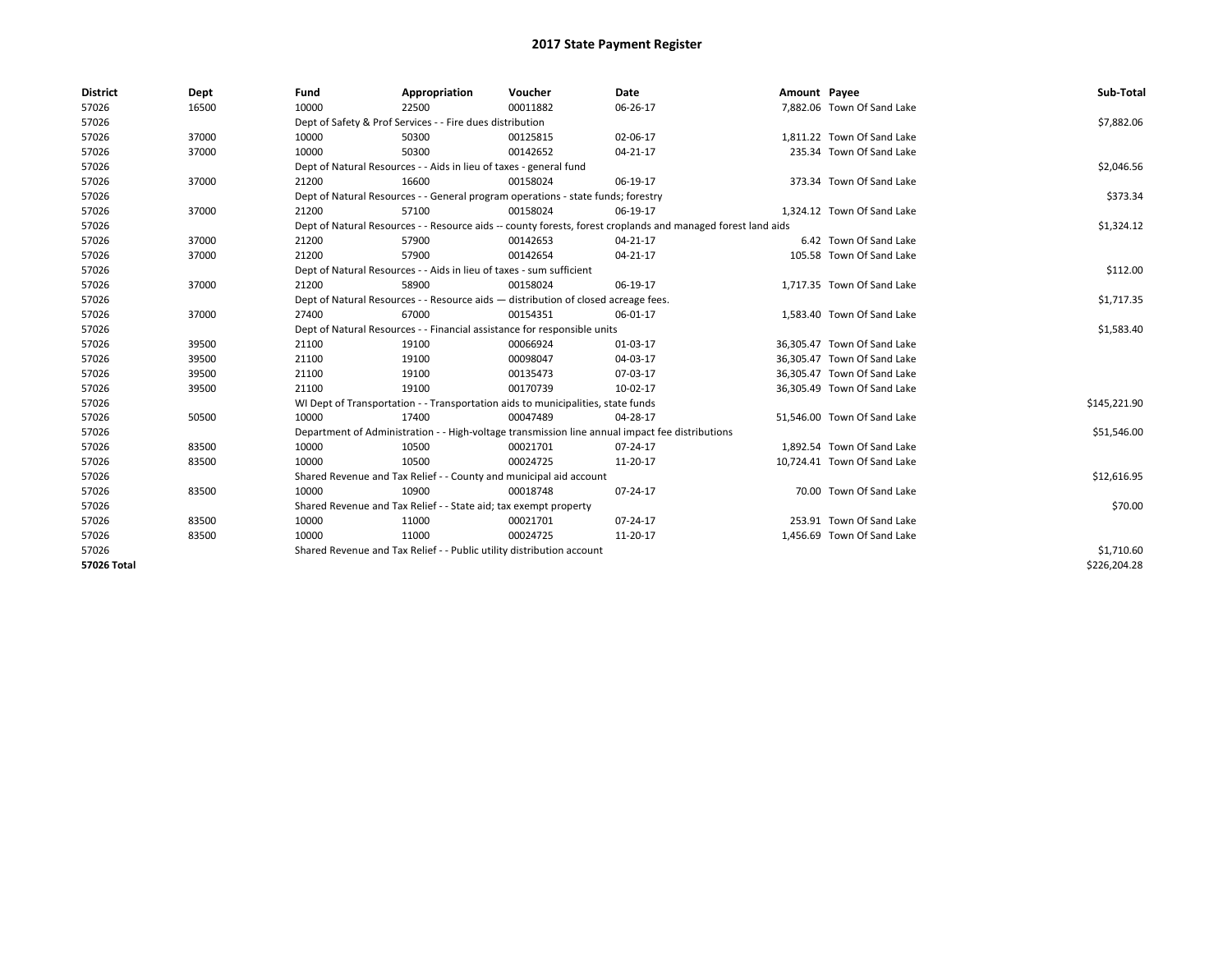| <b>District</b>    | Dept  | Fund                                                             | Appropriation                                                                      | Voucher  | Date                                                                                                         | Amount Payee |                               | Sub-Total    |
|--------------------|-------|------------------------------------------------------------------|------------------------------------------------------------------------------------|----------|--------------------------------------------------------------------------------------------------------------|--------------|-------------------------------|--------------|
| 57028              | 16500 | 10000                                                            | 22500                                                                              | 00011883 | 06-26-17                                                                                                     |              | 5,933.06 Town Of Spider Lake  |              |
| 57028              |       |                                                                  | Dept of Safety & Prof Services - - Fire dues distribution                          |          |                                                                                                              |              |                               | \$5,933.06   |
| 57028              | 37000 | 10000                                                            | 50300                                                                              | 00126215 | 02-06-17                                                                                                     |              | 14,180.30 Town Of Spider Lake |              |
| 57028              | 37000 | 10000                                                            | 50300                                                                              | 00143742 | 04-21-17                                                                                                     |              | 49.58 Town Of Spider Lake     |              |
| 57028              |       |                                                                  | Dept of Natural Resources - - Aids in lieu of taxes - general fund                 |          |                                                                                                              |              |                               | \$14,229.88  |
| 57028              | 37000 | 21200                                                            | 16600                                                                              | 00158025 | 06-19-17                                                                                                     |              | 1,033.00 Town Of Spider Lake  |              |
| 57028              |       |                                                                  | Dept of Natural Resources - - General program operations - state funds; forestry   |          |                                                                                                              |              |                               | \$1,033.00   |
| 57028              | 37000 | 21200                                                            | 57100                                                                              | 00158025 | 06-19-17                                                                                                     |              | 3,064.24 Town Of Spider Lake  |              |
| 57028              |       |                                                                  |                                                                                    |          | Dept of Natural Resources - - Resource aids -- county forests, forest croplands and managed forest land aids |              |                               | \$3,064.24   |
| 57028              | 37000 | 21200                                                            | 57900                                                                              | 00143743 | 04-21-17                                                                                                     |              | 35.20 Town Of Spider Lake     |              |
| 57028              | 37000 | 21200                                                            | 57900                                                                              | 00143744 | 04-21-17                                                                                                     |              | 57.95 Town Of Spider Lake     |              |
| 57028              |       |                                                                  | Dept of Natural Resources - - Aids in lieu of taxes - sum sufficient               |          |                                                                                                              |              |                               | \$93.15      |
| 57028              | 37000 | 21200                                                            | 58400                                                                              | 00177514 | 09-08-17                                                                                                     |              | 73,109.02 Town Of Spider Lake |              |
| 57028              |       |                                                                  | Dept of Natural Resources - - Resource aids -- payment in lieu of taxes; federal   |          |                                                                                                              |              |                               | \$73,109.02  |
| 57028              | 37000 | 21200                                                            | 58900                                                                              | 00158025 | 06-19-17                                                                                                     |              | 4,751.78 Town Of Spider Lake  |              |
| 57028              |       |                                                                  | Dept of Natural Resources - - Resource aids - distribution of closed acreage fees. |          |                                                                                                              |              |                               | \$4,751.78   |
| 57028              | 37000 | 27400                                                            | 67000                                                                              | 00154531 | 06-01-17                                                                                                     |              | 2,651.46 Town Of Spider Lake  |              |
| 57028              |       |                                                                  | Dept of Natural Resources - - Financial assistance for responsible units           |          |                                                                                                              |              |                               | \$2,651.46   |
| 57028              | 39500 | 21100                                                            | 19100                                                                              | 00066925 | 01-03-17                                                                                                     |              | 53,739.81 Town Of Spider Lake |              |
| 57028              | 39500 | 21100                                                            | 19100                                                                              | 00098048 | 04-03-17                                                                                                     |              | 53,739.81 Town Of Spider Lake |              |
| 57028              | 39500 | 21100                                                            | 19100                                                                              | 00135474 | 07-03-17                                                                                                     |              | 53,739.81 Town Of Spider Lake |              |
| 57028              | 39500 | 21100                                                            | 19100                                                                              | 00170740 | 10-02-17                                                                                                     |              | 53,739.81 Town Of Spider Lake |              |
| 57028              |       |                                                                  | WI Dept of Transportation - - Transportation aids to municipalities, state funds   |          |                                                                                                              |              |                               | \$214,959.24 |
| 57028              | 46500 | 10000                                                            | 30500                                                                              | 00025643 | 05-04-17                                                                                                     |              | 825.84 Town Of Spider Lake    |              |
| 57028              |       |                                                                  |                                                                                    |          | Department of Military Affairs - - Disaster recovery aid; public health emergency quarantine costs           |              |                               | \$825.84     |
| 57028              | 46500 | 10000                                                            | 34200                                                                              | 00025643 | 05-04-17                                                                                                     |              | 4,955.03 Town Of Spider Lake  |              |
| 57028              |       |                                                                  | Department of Military Affairs - - Federal aid, local assistance                   |          |                                                                                                              |              |                               | \$4,955.03   |
| 57028              | 83500 | 10000                                                            | 10500                                                                              | 00021702 | 07-24-17                                                                                                     |              | 1,525.95 Town Of Spider Lake  |              |
| 57028              | 83500 | 10000                                                            | 10500                                                                              | 00024726 | 11-20-17                                                                                                     |              | 8,647.07 Town Of Spider Lake  |              |
| 57028              |       |                                                                  | Shared Revenue and Tax Relief - - County and municipal aid account                 |          |                                                                                                              |              |                               | \$10,173.02  |
| 57028              | 83500 | 10000                                                            | 10900                                                                              | 00018749 | 07-24-17                                                                                                     |              | 24.00 Town Of Spider Lake     |              |
| 57028              |       | Shared Revenue and Tax Relief - - State aid; tax exempt property |                                                                                    | \$24.00  |                                                                                                              |              |                               |              |
| <b>57028 Total</b> |       |                                                                  |                                                                                    |          |                                                                                                              |              |                               | \$335,802.72 |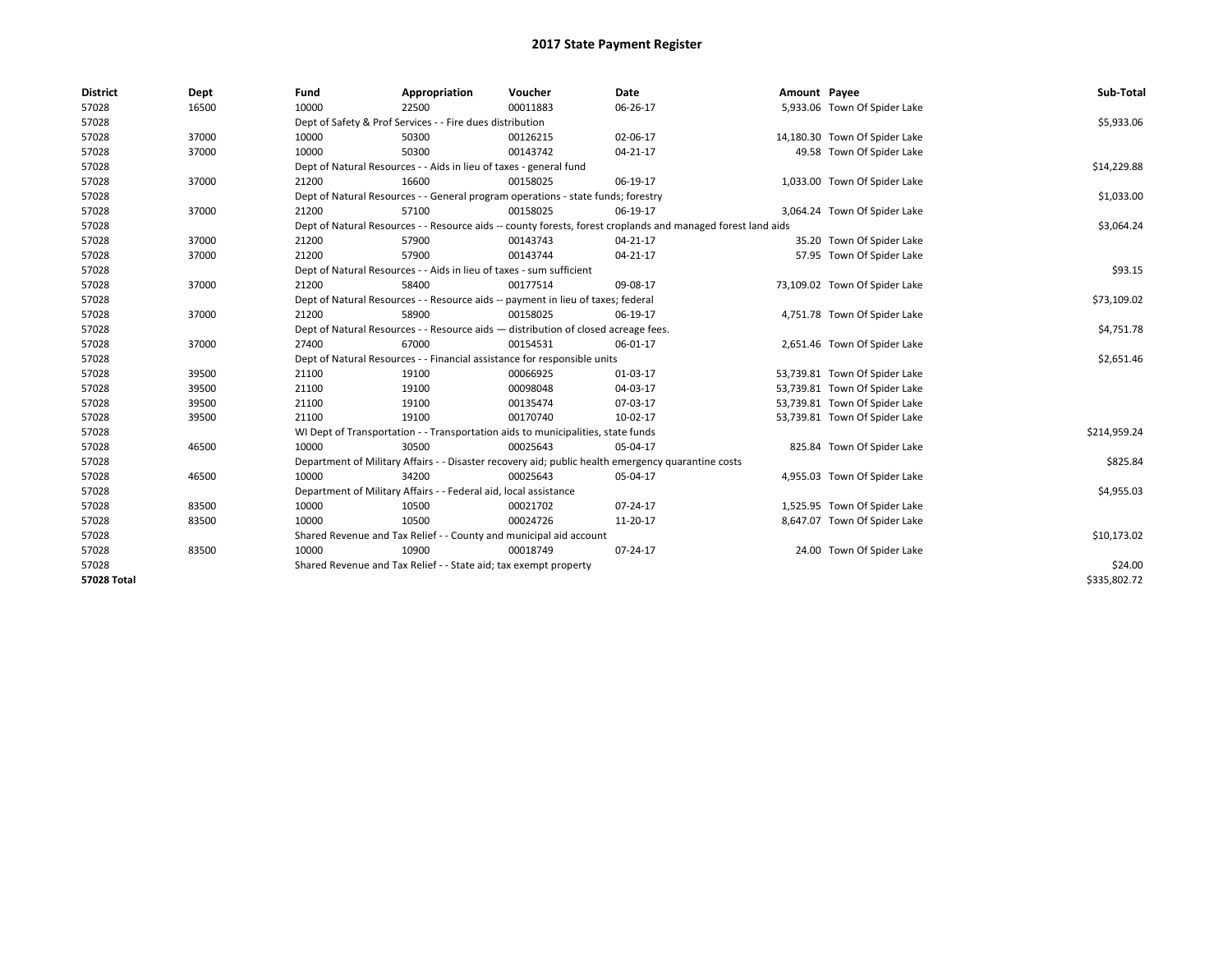| <b>District</b> | Dept  | Fund  | Appropriation                                                                      | Voucher  | Date                                                                                                         | Amount Payee |                           | Sub-Total    |  |  |  |
|-----------------|-------|-------|------------------------------------------------------------------------------------|----------|--------------------------------------------------------------------------------------------------------------|--------------|---------------------------|--------------|--|--|--|
| 57030           | 16500 | 10000 | 22500                                                                              | 00011884 | 06-26-17                                                                                                     |              | 1,118.99 Town Of Weirgor  |              |  |  |  |
| 57030           |       |       | Dept of Safety & Prof Services - - Fire dues distribution                          |          |                                                                                                              |              |                           | \$1,118.99   |  |  |  |
| 57030           | 37000 | 10000 | 50300                                                                              | 00126330 | 02-06-17                                                                                                     |              | 1,960.55 Town Of Weirgor  |              |  |  |  |
| 57030           | 37000 | 10000 | 50300                                                                              | 00144064 | $04 - 21 - 17$                                                                                               |              | 53.33 Town Of Weirgor     |              |  |  |  |
| 57030           |       |       | Dept of Natural Resources - - Aids in lieu of taxes - general fund                 |          |                                                                                                              |              |                           | \$2,013.88   |  |  |  |
| 57030           | 37000 | 21200 | 16600                                                                              | 00158026 | 06-19-17                                                                                                     |              | 789.02 Town Of Weirgor    |              |  |  |  |
| 57030           |       |       | Dept of Natural Resources - - General program operations - state funds; forestry   |          |                                                                                                              |              |                           | \$789.02     |  |  |  |
| 57030           | 37000 | 21200 | 57100                                                                              | 00158026 | 06-19-17                                                                                                     |              | 503.05 Town Of Weirgor    |              |  |  |  |
| 57030           |       |       |                                                                                    |          | Dept of Natural Resources - - Resource aids -- county forests, forest croplands and managed forest land aids |              |                           | \$503.05     |  |  |  |
| 57030           | 37000 | 21200 | 57900                                                                              | 00144065 | 04-21-17                                                                                                     |              | 1,417.73 Town Of Weirgor  |              |  |  |  |
| 57030           |       |       | Dept of Natural Resources - - Aids in lieu of taxes - sum sufficient               |          |                                                                                                              |              |                           | \$1,417.73   |  |  |  |
| 57030           | 37000 | 21200 | 58900                                                                              | 00158026 | 06-19-17                                                                                                     |              | 3,629.51 Town Of Weirgor  |              |  |  |  |
| 57030           |       |       | Dept of Natural Resources - - Resource aids - distribution of closed acreage fees. |          |                                                                                                              |              |                           | \$3,629.51   |  |  |  |
| 57030           | 37000 | 27400 | 67000                                                                              | 00154559 | 06-01-17                                                                                                     |              | 3,398.30 Town Of Weirgor  |              |  |  |  |
| 57030           |       |       | Dept of Natural Resources - - Financial assistance for responsible units           |          |                                                                                                              |              |                           |              |  |  |  |
| 57030           | 39500 | 21100 | 19100                                                                              | 00066926 | 01-03-17                                                                                                     |              | 18,452.76 Town Of Weirgor |              |  |  |  |
| 57030           | 39500 | 21100 | 19100                                                                              | 00098049 | 04-03-17                                                                                                     |              | 18,452.76 Town Of Weirgor |              |  |  |  |
| 57030           | 39500 | 21100 | 19100                                                                              | 00135475 | 07-03-17                                                                                                     |              | 18,452.76 Town Of Weirgor |              |  |  |  |
| 57030           | 39500 | 21100 | 19100                                                                              | 00170741 | 10-02-17                                                                                                     |              | 18,452.76 Town Of Weirgor |              |  |  |  |
| 57030           |       |       | WI Dept of Transportation - - Transportation aids to municipalities, state funds   |          |                                                                                                              |              |                           | \$73,811.04  |  |  |  |
| 57030           | 50500 | 10000 | 17400                                                                              | 00047490 | 04-28-17                                                                                                     |              | 7,998.00 Town Of Weirgor  |              |  |  |  |
| 57030           |       |       |                                                                                    |          | Department of Administration - - High-voltage transmission line annual impact fee distributions              |              |                           | \$7,998.00   |  |  |  |
| 57030           | 83500 | 10000 | 10500                                                                              | 00021703 | 07-24-17                                                                                                     |              | 3,683.16 Town Of Weirgor  |              |  |  |  |
| 57030           | 83500 | 10000 | 10500                                                                              | 00024727 | 11-20-17                                                                                                     |              | 20,871.26 Town Of Weirgor |              |  |  |  |
| 57030           |       |       | Shared Revenue and Tax Relief - - County and municipal aid account                 |          |                                                                                                              |              |                           | \$24,554.42  |  |  |  |
| 57030           | 83500 | 10000 | 10900                                                                              | 00018750 | 07-24-17                                                                                                     |              | 3.00 Town Of Weirgor      |              |  |  |  |
| 57030           |       |       | Shared Revenue and Tax Relief - - State aid; tax exempt property                   |          |                                                                                                              |              |                           | \$3.00       |  |  |  |
| 57030           | 83500 | 10000 | 11000                                                                              | 00021703 | 07-24-17                                                                                                     |              | 10.19 Town Of Weirgor     |              |  |  |  |
| 57030           | 83500 | 10000 | 11000                                                                              | 00024727 | 11-20-17                                                                                                     |              | 49.90 Town Of Weirgor     |              |  |  |  |
| 57030           |       |       | Shared Revenue and Tax Relief - - Public utility distribution account              |          |                                                                                                              |              |                           |              |  |  |  |
| 57030 Total     |       |       |                                                                                    |          |                                                                                                              |              |                           | \$119,297.03 |  |  |  |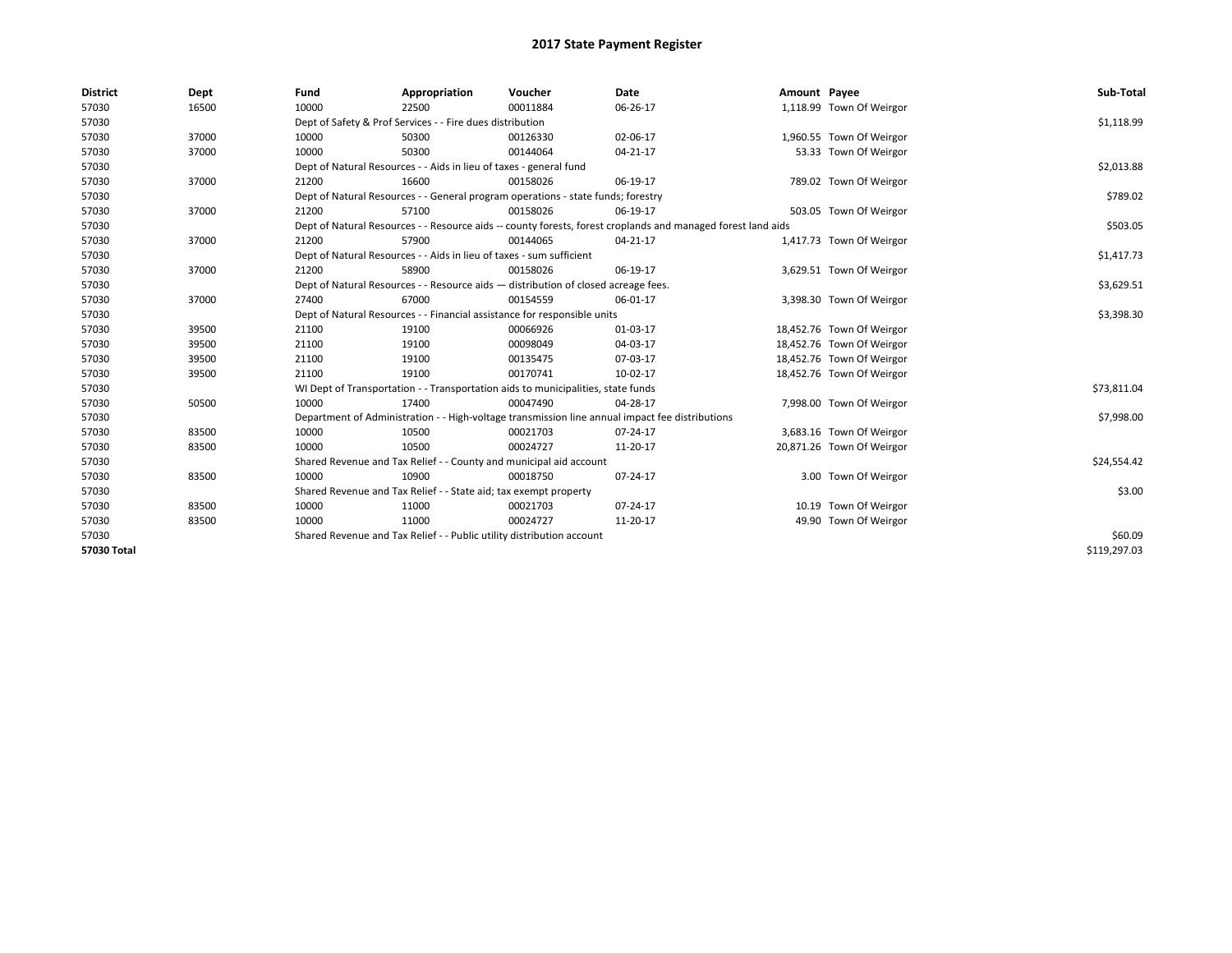| <b>District</b> | Dept  | Fund                                                                               | Appropriation                                                                    | Voucher     | Date                                                                                                         | Amount Payee |                           | Sub-Total    |  |  |
|-----------------|-------|------------------------------------------------------------------------------------|----------------------------------------------------------------------------------|-------------|--------------------------------------------------------------------------------------------------------------|--------------|---------------------------|--------------|--|--|
| 57032           | 16500 | 10000                                                                              | 22500                                                                            | 00011885    | 06-26-17                                                                                                     |              | 6,272.45 Winter, Town of  |              |  |  |
| 57032           |       |                                                                                    | Dept of Safety & Prof Services - - Fire dues distribution                        |             |                                                                                                              |              |                           | \$6,272.45   |  |  |
| 57032           | 37000 | 10000                                                                              | 50300                                                                            | 00126248    | 02-06-17                                                                                                     |              | 7,394.39 Winter, Town of  |              |  |  |
| 57032           | 37000 | 10000                                                                              | 50300                                                                            | 00126249    | 02-06-17                                                                                                     |              | 235.19 Winter, Town of    |              |  |  |
| 57032           | 37000 | 10000                                                                              | 50300                                                                            | 00143836    | 04-21-17                                                                                                     |              | 44.28 Winter, Town of     |              |  |  |
| 57032           | 37000 | 10000                                                                              | 50300                                                                            | 00143838    | 04-21-17                                                                                                     |              | 19.86 Winter, Town of     |              |  |  |
| 57032           |       |                                                                                    | Dept of Natural Resources - - Aids in lieu of taxes - general fund               |             |                                                                                                              |              |                           | \$7,693.72   |  |  |
| 57032           | 37000 | 21200                                                                              | 16600                                                                            | 00158027    | 06-19-17                                                                                                     |              | 2,370.10 Winter, Town of  |              |  |  |
| 57032           |       |                                                                                    | Dept of Natural Resources - - General program operations - state funds; forestry |             |                                                                                                              |              |                           | \$2,370.10   |  |  |
| 57032           | 37000 | 21200                                                                              | 57100                                                                            | 00158027    | 06-19-17                                                                                                     |              | 20,138.98 Winter, Town of |              |  |  |
| 57032           |       |                                                                                    |                                                                                  |             | Dept of Natural Resources - - Resource aids -- county forests, forest croplands and managed forest land aids |              |                           | \$20,138.98  |  |  |
| 57032           | 37000 | 21200                                                                              | 57900                                                                            | 00143835    | 04-21-17                                                                                                     |              | 44,873.63 Winter, Town of |              |  |  |
| 57032           | 37000 | 21200                                                                              | 57900                                                                            | 00143837    | 04-21-17                                                                                                     |              | 3.86 Winter, Town of      |              |  |  |
| 57032           |       |                                                                                    | Dept of Natural Resources - - Aids in lieu of taxes - sum sufficient             |             |                                                                                                              |              |                           |              |  |  |
| 57032           | 37000 | 21200                                                                              | 58400                                                                            | 00177515    | 09-08-17                                                                                                     |              | 30,082.77 Winter, Town of |              |  |  |
| 57032           |       |                                                                                    | Dept of Natural Resources - - Resource aids -- payment in lieu of taxes; federal |             |                                                                                                              |              |                           | \$30,082.77  |  |  |
| 57032           | 37000 | 21200                                                                              | 58900                                                                            | 00158027    | 06-19-17                                                                                                     |              | 10,902.47 Winter, Town of |              |  |  |
| 57032           |       | Dept of Natural Resources - - Resource aids - distribution of closed acreage fees. |                                                                                  | \$10,902.47 |                                                                                                              |              |                           |              |  |  |
| 57032           | 37000 | 27400                                                                              | 67000                                                                            | 00153931    | 06-01-17                                                                                                     |              | 7,787.08 Winter, Town of  |              |  |  |
| 57032           |       |                                                                                    | Dept of Natural Resources - - Financial assistance for responsible units         |             |                                                                                                              |              |                           | \$7,787.08   |  |  |
| 57032           | 39500 | 21100                                                                              | 19100                                                                            | 00066927    | 01-03-17                                                                                                     |              | 79,949.11 Winter, Town of |              |  |  |
| 57032           | 39500 | 21100                                                                              | 19100                                                                            | 00098050    | 04-03-17                                                                                                     |              | 79,949.11 Winter, Town of |              |  |  |
| 57032           | 39500 | 21100                                                                              | 19100                                                                            | 00135476    | 07-03-17                                                                                                     |              | 79,949.11 Winter, Town of |              |  |  |
| 57032           | 39500 | 21100                                                                              | 19100                                                                            | 00170742    | 10-02-17                                                                                                     |              | 79,949.13 Winter, Town of |              |  |  |
| 57032           |       |                                                                                    | WI Dept of Transportation - - Transportation aids to municipalities, state funds |             |                                                                                                              |              |                           | \$319,796.46 |  |  |
| 57032           | 83500 | 10000                                                                              | 10500                                                                            | 00021704    | 07-24-17                                                                                                     |              | 2,819.17 Winter, Town of  |              |  |  |
| 57032           | 83500 | 10000                                                                              | 10500                                                                            | 00024728    | 11-20-17                                                                                                     |              | 15,975.27 Winter, Town of |              |  |  |
| 57032           |       |                                                                                    | Shared Revenue and Tax Relief - - County and municipal aid account               |             |                                                                                                              |              |                           | \$18,794.44  |  |  |
| 57032           | 83500 | 10000                                                                              | 10900                                                                            | 00018751    | 07-24-17                                                                                                     |              | 16.00 Winter, Town of     |              |  |  |
| 57032           |       |                                                                                    | Shared Revenue and Tax Relief - - State aid; tax exempt property                 |             |                                                                                                              |              |                           | \$16.00      |  |  |
| 57032           | 83500 | 10000                                                                              | 11000                                                                            | 00021704    | 07-24-17                                                                                                     |              | 690.71 Winter, Town of    |              |  |  |
| 57032           | 83500 | 10000                                                                              | 11000                                                                            | 00024728    | 11-20-17                                                                                                     |              | 3,918.99 Winter, Town of  |              |  |  |
| 57032           |       |                                                                                    | Shared Revenue and Tax Relief - - Public utility distribution account            |             |                                                                                                              |              |                           | \$4,609.70   |  |  |
| 57032           | 83500 | 10000                                                                              | 50100                                                                            | 00015398    | $01 - 31 - 17$                                                                                               |              | 518.24 Winter, Town of    |              |  |  |
| 57032           |       |                                                                                    | Shared Revenue and Tax Relief - - Payments for municipal services                |             |                                                                                                              |              |                           | \$518.24     |  |  |
| 57032 Total     |       |                                                                                    |                                                                                  |             |                                                                                                              |              |                           | \$473,859.90 |  |  |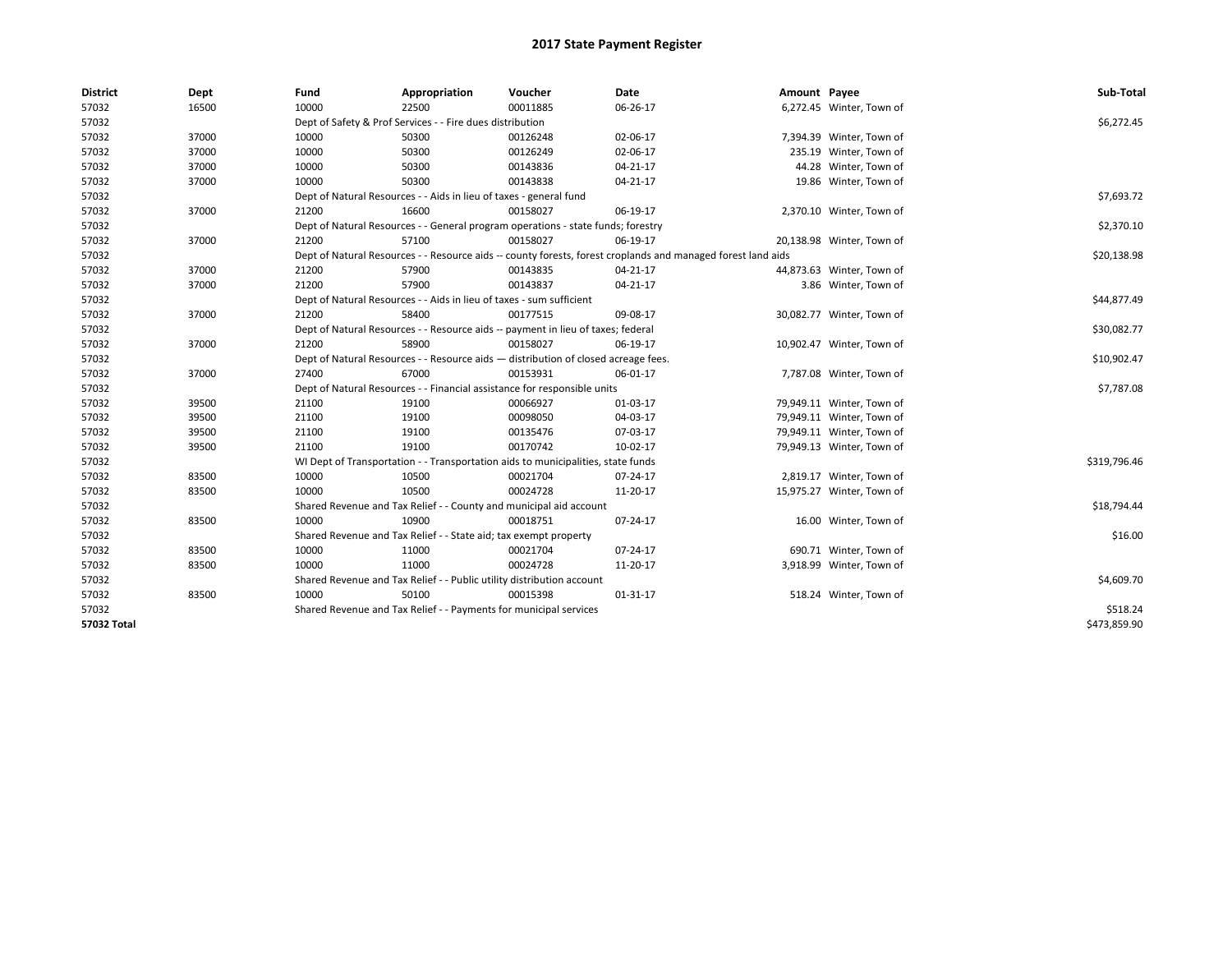| <b>District</b>    | Dept  | Fund  | Appropriation                                                                                                | Voucher                                                                          | Date     | Amount Payee |                               | Sub-Total   |  |  |
|--------------------|-------|-------|--------------------------------------------------------------------------------------------------------------|----------------------------------------------------------------------------------|----------|--------------|-------------------------------|-------------|--|--|
| 57111              | 16500 | 10000 | 22500                                                                                                        | 00011886                                                                         | 06-26-17 |              | 153.84 Village Of Couderay    |             |  |  |
| 57111              |       |       | Dept of Safety & Prof Services - - Fire dues distribution                                                    |                                                                                  |          |              |                               | \$153.84    |  |  |
| 57111              | 37000 | 10000 | 50300                                                                                                        | 00125962                                                                         | 02-06-17 |              | 106.09 Village Of Couderay    |             |  |  |
| 57111              | 37000 | 10000 | 50300                                                                                                        | 00143049                                                                         | 04-21-17 |              | 10.40 Village Of Couderay     |             |  |  |
| 57111              | 37000 | 10000 | 50300                                                                                                        | 00143050                                                                         | 04-21-17 |              | 3.00 Village Of Couderay      |             |  |  |
| 57111              |       |       | Dept of Natural Resources - - Aids in lieu of taxes - general fund                                           |                                                                                  |          |              |                               |             |  |  |
| 57111              | 37000 | 21200 | 57100                                                                                                        | 00158028                                                                         | 06-19-17 |              | 6.00 Village Of Couderay      |             |  |  |
| 57111              |       |       | Dept of Natural Resources - - Resource aids -- county forests, forest croplands and managed forest land aids |                                                                                  |          |              |                               |             |  |  |
| 57111              | 39500 | 21100 | 19100                                                                                                        | 00066928                                                                         | 01-03-17 |              | 1,471.48 Village Of Couderay  |             |  |  |
| 57111              | 39500 | 21100 | 19100                                                                                                        | 00098051                                                                         | 04-03-17 |              | 1,471.48 Village Of Couderay  |             |  |  |
| 57111              | 39500 | 21100 | 19100                                                                                                        | 00135477                                                                         | 07-03-17 |              | 1,471.48 Village Of Couderay  |             |  |  |
| 57111              | 39500 | 21100 | 19100                                                                                                        | 00170743                                                                         | 10-02-17 |              | 1,471.51 Village Of Couderay  |             |  |  |
| 57111              |       |       |                                                                                                              | WI Dept of Transportation - - Transportation aids to municipalities, state funds |          |              |                               | \$5,885.95  |  |  |
| 57111              | 83500 | 10000 | 10500                                                                                                        | 00021705                                                                         | 07-24-17 |              | 6,079.19 Village Of Couderay  |             |  |  |
| 57111              | 83500 | 10000 | 10500                                                                                                        | 00024729                                                                         | 11-20-17 |              | 34,448.76 Village Of Couderay |             |  |  |
| 57111              |       |       |                                                                                                              | Shared Revenue and Tax Relief - - County and municipal aid account               |          |              |                               | \$40,527.95 |  |  |
| <b>57111 Total</b> |       |       |                                                                                                              |                                                                                  |          |              |                               | \$46,693.23 |  |  |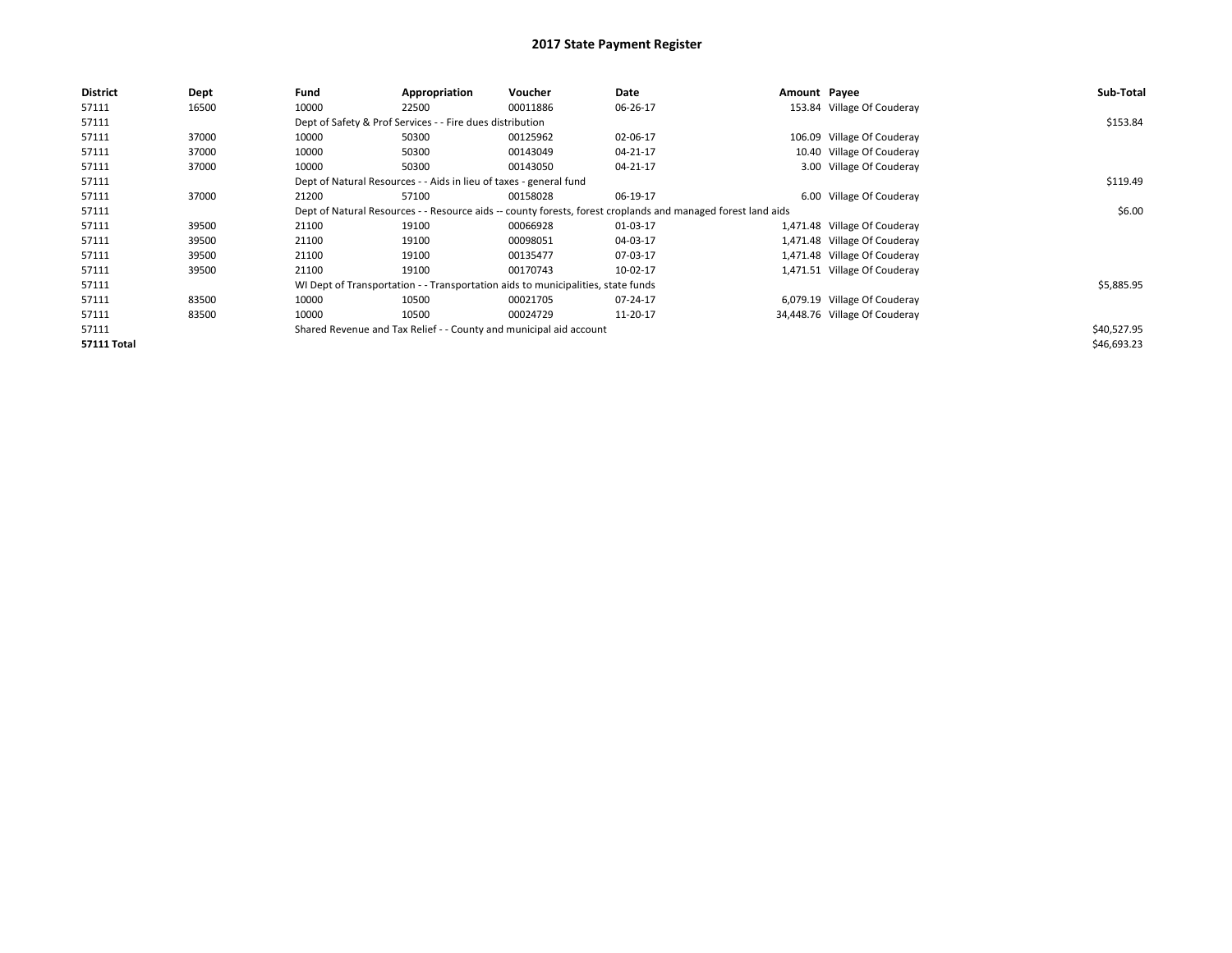| <b>District</b>    | Dept  | Fund                                                                 | Appropriation                                                                    | Voucher  | Date     | Amount Payee |                              | Sub-Total   |
|--------------------|-------|----------------------------------------------------------------------|----------------------------------------------------------------------------------|----------|----------|--------------|------------------------------|-------------|
| 57121              | 16500 | 10000                                                                | 22500                                                                            | 00011887 | 06-26-17 |              | 325.16 Village Of Exeland    |             |
| 57121              |       |                                                                      | Dept of Safety & Prof Services - - Fire dues distribution                        |          |          |              |                              | \$325.16    |
| 57121              | 37000 | 10000                                                                | 50300                                                                            | 00142733 | 04-21-17 |              | 32.00 Village Of Exeland     |             |
| 57121              |       |                                                                      | Dept of Natural Resources - - Aids in lieu of taxes - general fund               |          |          |              |                              | \$32.00     |
| 57121              | 37000 | 21200                                                                | 57900                                                                            | 00142734 | 04-21-17 |              | 3.20 Village Of Exeland      |             |
| 57121              |       | Dept of Natural Resources - - Aids in lieu of taxes - sum sufficient |                                                                                  | \$3.20   |          |              |                              |             |
| 57121              | 39500 | 21100                                                                | 19100                                                                            | 00066929 | 01-03-17 |              | 2,570.83 Village Of Exeland  |             |
| 57121              | 39500 | 21100                                                                | 19100                                                                            | 00098052 | 04-03-17 |              | 2,570.83 Village Of Exeland  |             |
| 57121              | 39500 | 21100                                                                | 19100                                                                            | 00135478 | 07-03-17 |              | 2,570.83 Village Of Exeland  |             |
| 57121              | 39500 | 21100                                                                | 19100                                                                            | 00170744 | 10-02-17 |              | 2,570.85 Village Of Exeland  |             |
| 57121              |       |                                                                      | WI Dept of Transportation - - Transportation aids to municipalities, state funds |          |          |              |                              | \$10,283.34 |
| 57121              | 83500 | 10000                                                                | 10100                                                                            | 00021706 | 07-24-17 |              | 233.38 Village Of Exeland    |             |
| 57121              |       |                                                                      | Shared Revenue and Tax Relief - - Expenditure restraint program account          |          |          |              |                              | \$233.38    |
| 57121              | 83500 | 10000                                                                | 10500                                                                            | 00021706 | 07-24-17 |              | 10,154.24 Village Of Exeland |             |
| 57121              | 83500 | 10000                                                                | 10500                                                                            | 00024730 | 11-20-17 |              | 57,540.70 Village Of Exeland |             |
| 57121              |       |                                                                      | Shared Revenue and Tax Relief - - County and municipal aid account               |          |          |              |                              | \$67,694.94 |
| 57121              | 83500 | 10000                                                                | 10900                                                                            | 00018752 | 07-24-17 |              | 7.00 Village Of Exeland      |             |
| 57121              |       |                                                                      | Shared Revenue and Tax Relief - - State aid; tax exempt property                 |          |          |              |                              | \$7.00      |
| <b>57121 Total</b> |       |                                                                      |                                                                                  |          |          |              |                              | \$78,579.02 |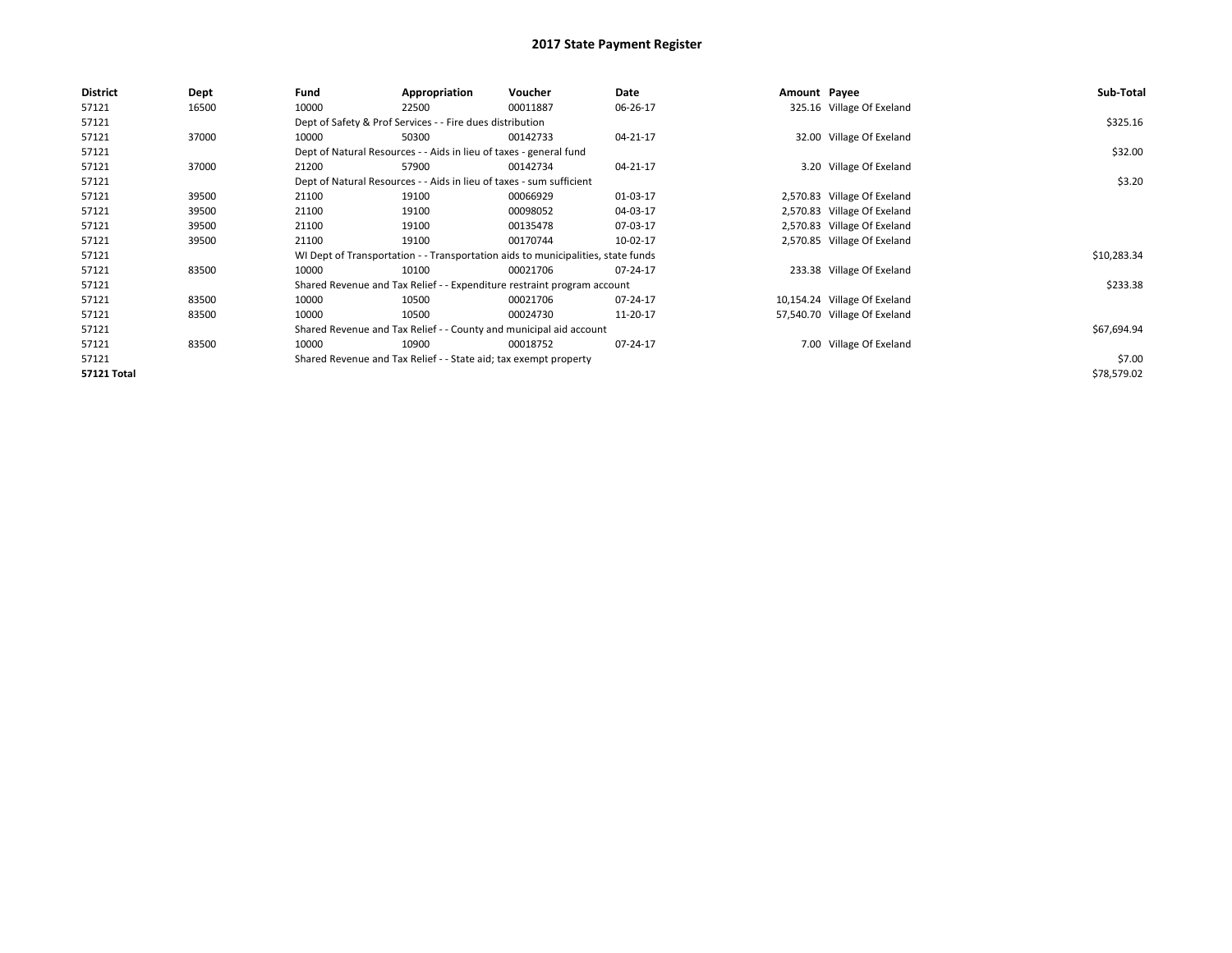| <b>District</b> | Dept  | Fund                                                               | Appropriation                                                                    | Voucher  | Date     | Amount Payee |                               | Sub-Total   |
|-----------------|-------|--------------------------------------------------------------------|----------------------------------------------------------------------------------|----------|----------|--------------|-------------------------------|-------------|
| 57176           | 16500 | 10000                                                              | 22500                                                                            | 00011888 | 06-27-17 |              | 338.08 Village Of Radisson    |             |
| 57176           |       |                                                                    | Dept of Safety & Prof Services - - Fire dues distribution                        |          |          |              |                               | \$338.08    |
| 57176           | 37000 | 10000                                                              | 50300                                                                            | 00125783 | 02-06-17 |              | 88.65 Village Of Radisson     |             |
| 57176           | 37000 | 10000                                                              | 50300                                                                            | 00142594 | 04-21-17 |              | 5.48 Village Of Radisson      |             |
| 57176           |       | Dept of Natural Resources - - Aids in lieu of taxes - general fund |                                                                                  | \$94.13  |          |              |                               |             |
| 57176           | 37000 | 27400                                                              | 67000                                                                            | 00154530 | 06-01-17 |              | 732.16 Village Of Radisson    |             |
| 57176           |       |                                                                    | Dept of Natural Resources - - Financial assistance for responsible units         |          |          |              |                               | \$732.16    |
| 57176           | 39500 | 21100                                                              | 19100                                                                            | 00066930 | 01-03-17 |              | 2,752.50 Village Of Radisson  |             |
| 57176           | 39500 | 21100                                                              | 19100                                                                            | 00098053 | 04-03-17 |              | 2,752.50 Village Of Radisson  |             |
| 57176           | 39500 | 21100                                                              | 19100                                                                            | 00135479 | 07-03-17 |              | 2,752.50 Village Of Radisson  |             |
| 57176           | 39500 | 21100                                                              | 19100                                                                            | 00170745 | 10-02-17 |              | 2,752.50 Village Of Radisson  |             |
| 57176           |       |                                                                    | WI Dept of Transportation - - Transportation aids to municipalities, state funds |          |          |              |                               | \$11,010.00 |
| 57176           | 83500 | 10000                                                              | 10500                                                                            | 00021707 | 07-24-17 |              | 11,961.23 Village Of Radisson |             |
| 57176           | 83500 | 10000                                                              | 10500                                                                            | 00024731 | 11-20-17 |              | 67,916.47 Village Of Radisson |             |
| 57176           |       |                                                                    | Shared Revenue and Tax Relief - - County and municipal aid account               |          |          |              |                               | \$79,877.70 |
| 57176           | 83500 | 10000                                                              | 10900                                                                            | 00018753 | 07-24-17 |              | 49.00 Village Of Radisson     |             |
| 57176           |       |                                                                    | Shared Revenue and Tax Relief - - State aid; tax exempt property                 |          |          |              |                               | \$49.00     |
| 57176           | 83500 | 10000                                                              | 11000                                                                            | 00021707 | 07-24-17 |              | 167.73 Village Of Radisson    |             |
| 57176           | 83500 | 10000                                                              | 11000                                                                            | 00024731 | 11-20-17 |              | 943.45 Village Of Radisson    |             |
| 57176           |       |                                                                    | Shared Revenue and Tax Relief - - Public utility distribution account            |          |          |              |                               | \$1,111.18  |
| 57176 Total     |       |                                                                    |                                                                                  |          |          |              |                               | \$93,212.25 |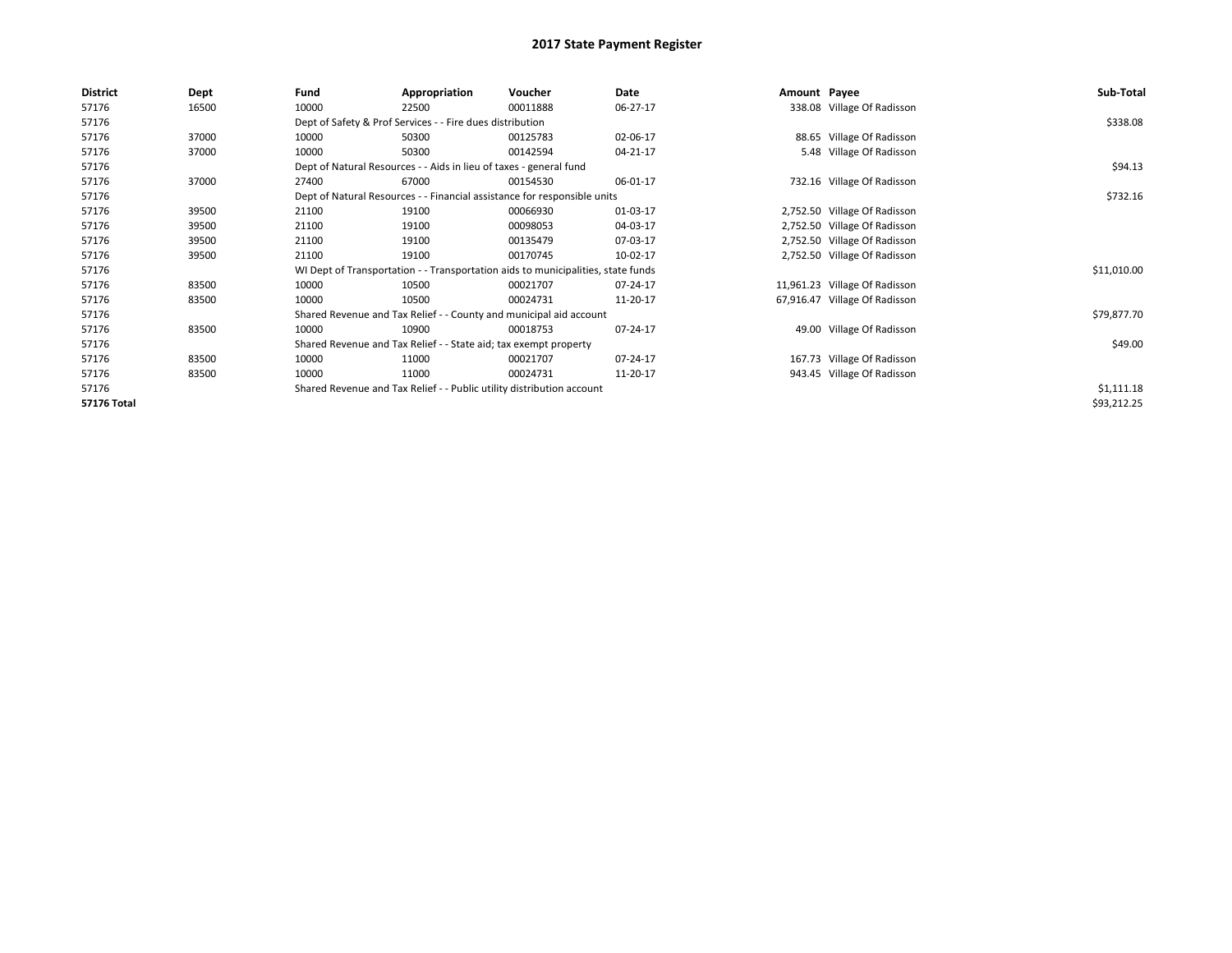| <b>District</b> | Dept  | Fund  | Appropriation                                                                    | Voucher  | Date           | Amount Payee |                              | Sub-Total    |  |  |
|-----------------|-------|-------|----------------------------------------------------------------------------------|----------|----------------|--------------|------------------------------|--------------|--|--|
| 57190           | 16500 | 10000 | 22500                                                                            | 00011889 | 06-26-17       |              | 566.45 Village Of Winter     |              |  |  |
| 57190           |       |       | Dept of Safety & Prof Services - - Fire dues distribution                        |          |                |              |                              | \$566.45     |  |  |
| 57190           | 37000 | 10000 | 50300                                                                            | 00125828 | 02-06-17       |              | 707.83 Village Of Winter     |              |  |  |
| 57190           | 37000 | 10000 | 50300                                                                            | 00142684 | 04-21-17       |              | 9.09 Village Of Winter       |              |  |  |
| 57190           |       |       | Dept of Natural Resources - - Aids in lieu of taxes - general fund               |          |                |              |                              | \$716.92     |  |  |
| 57190           | 37000 | 27400 | 67000                                                                            | 00154446 | 06-01-17       |              | 2,943.67 Village Of Winter   |              |  |  |
| 57190           |       |       | Dept of Natural Resources - - Financial assistance for responsible units         |          |                |              |                              |              |  |  |
| 57190           | 39500 | 21100 | 19100                                                                            | 00066931 | 01-03-17       |              | 2,785.53 Village Of Winter   |              |  |  |
| 57190           | 39500 | 21100 | 19100                                                                            | 00098054 | 04-03-17       |              | 2,785.53 Village Of Winter   |              |  |  |
| 57190           | 39500 | 21100 | 19100                                                                            | 00135480 | 07-03-17       |              | 2,785.53 Village Of Winter   |              |  |  |
| 57190           | 39500 | 21100 | 19100                                                                            | 00170746 | 10-02-17       |              | 2,785.53 Village Of Winter   |              |  |  |
| 57190           |       |       | WI Dept of Transportation - - Transportation aids to municipalities, state funds |          |                |              |                              |              |  |  |
| 57190           | 39500 | 21100 | 27800                                                                            | 00074867 | $01 - 17 - 17$ |              | 6,299.04 Village Of Winter   |              |  |  |
| 57190           |       |       | WI Dept of Transportation - - Local roads improvement program, state funds       |          |                |              |                              | \$6,299.04   |  |  |
| 57190           | 83500 | 10000 | 10500                                                                            | 00021708 | 07-24-17       |              | 19,102.76 Village Of Winter  |              |  |  |
| 57190           | 83500 | 10000 | 10500                                                                            | 00024732 | 11-20-17       |              | 108,248.99 Village Of Winter |              |  |  |
| 57190           |       |       | Shared Revenue and Tax Relief - - County and municipal aid account               |          |                |              |                              | \$127,351.75 |  |  |
| 57190           | 83500 | 10000 | 11000                                                                            | 00021708 | 07-24-17       |              | 23.92 Village Of Winter      |              |  |  |
| 57190           | 83500 | 10000 | 11000                                                                            | 00024732 | 11-20-17       |              | 136.53 Village Of Winter     |              |  |  |
| 57190           |       |       | Shared Revenue and Tax Relief - - Public utility distribution account            |          |                |              |                              | \$160.45     |  |  |
| 57190           | 83500 | 10000 | 50100                                                                            | 00015399 | 01-31-17       |              | 440.63 Village Of Winter     |              |  |  |
| 57190           |       |       | Shared Revenue and Tax Relief - - Payments for municipal services                |          |                |              |                              | \$440.63     |  |  |
| 57190           | 83500 | 52100 | 36300                                                                            | 00016024 | 03-27-17       |              | 1,481.50 Village Of Winter   |              |  |  |
| 57190           |       |       | Shared Revenue and Tax Relief - - Lottery and gaming credit                      |          |                |              |                              |              |  |  |
| 57190 Total     |       |       |                                                                                  |          |                |              |                              | \$151,102.53 |  |  |